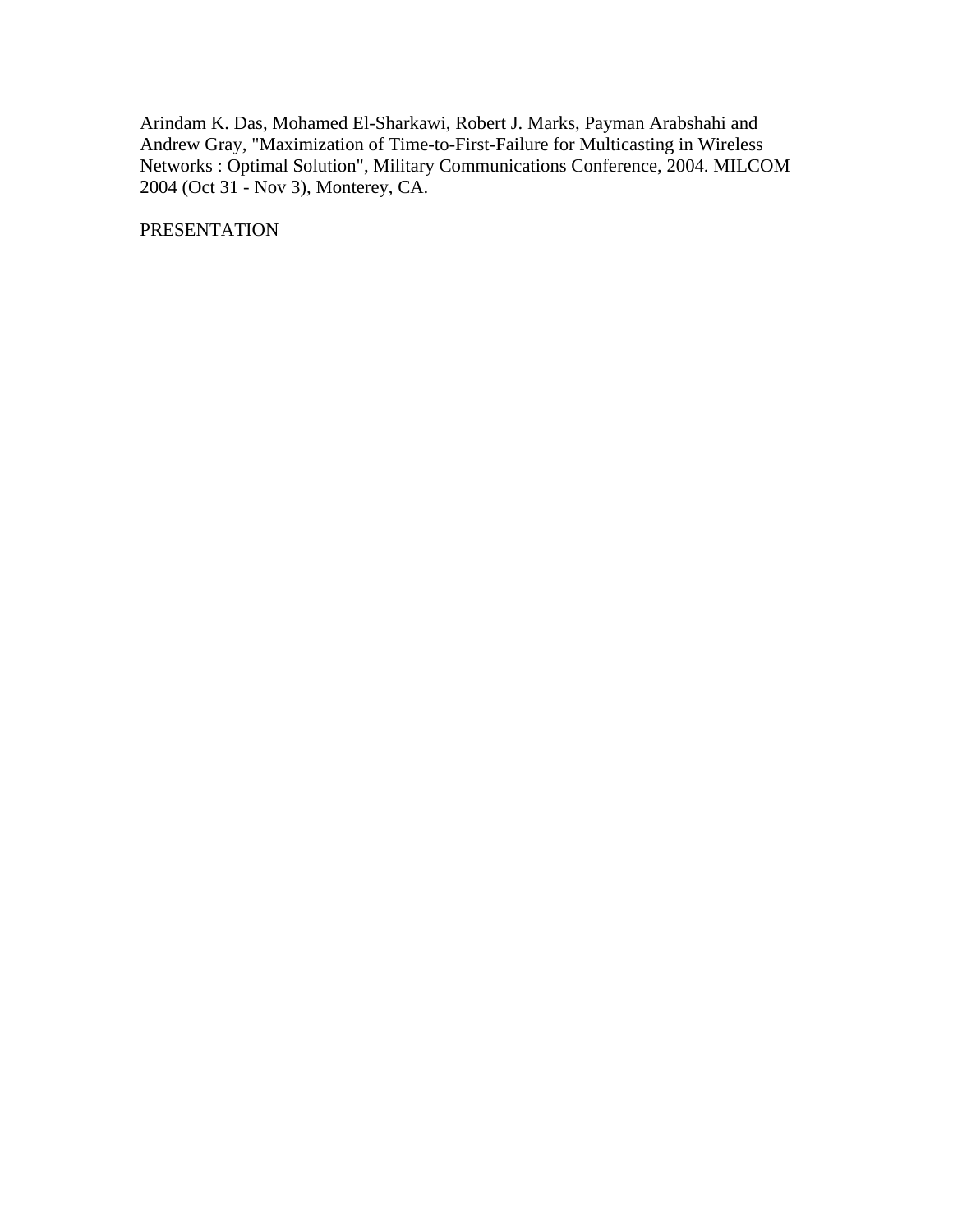# **Maximization of Time-to-first-failure for Multicasting in Wireless Networks: Optimal Solution**

Arindam K. Das, Mohamed El-Sharkawi

University of Washington

Robert J. Marks II

Baylor University

Payman Arabshahi, Andrew Gray Jet Propulsion Laboratory

arindam@ee.washington.edu payman@caltech.edu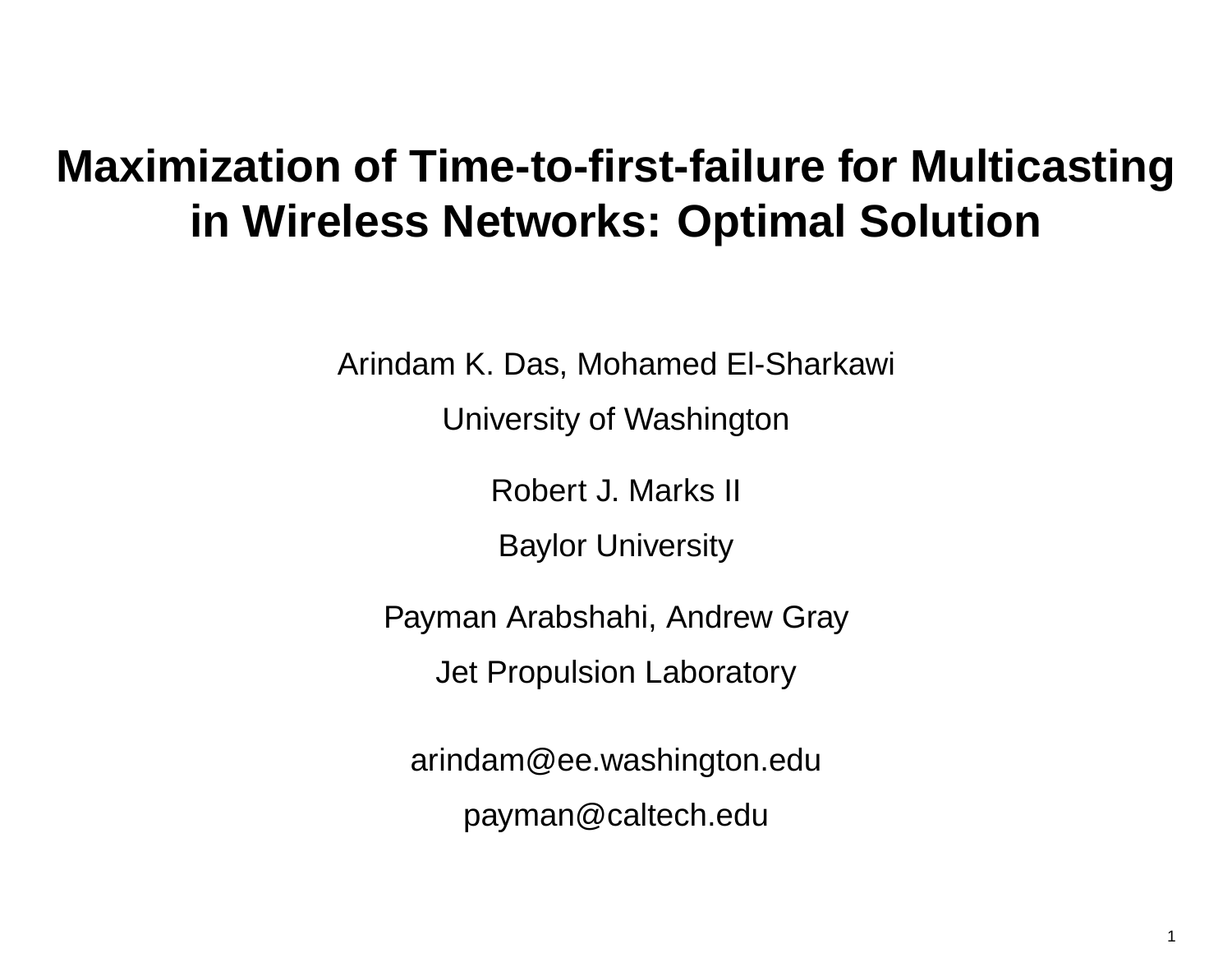# **Outline**

• **Problem Statement:** Maximizing the time-to-first-failure (TTFF) – the time till the first node in the network runs out of battery energy, in energy constrained broadcast wireless networks. Is this enough?

•**Issues:**

- TTFF metric, by itself, fails to provide the "ideally optimum" multicast tree.
- Case of prioritized nodes.
- **Results:**
	- A composite weighted objective function which maximizes the TTFF and minimizes the sum of transmitter powers.
	- A mixed integer linear programming (MILP) model for solving the joint optimization problem optimally.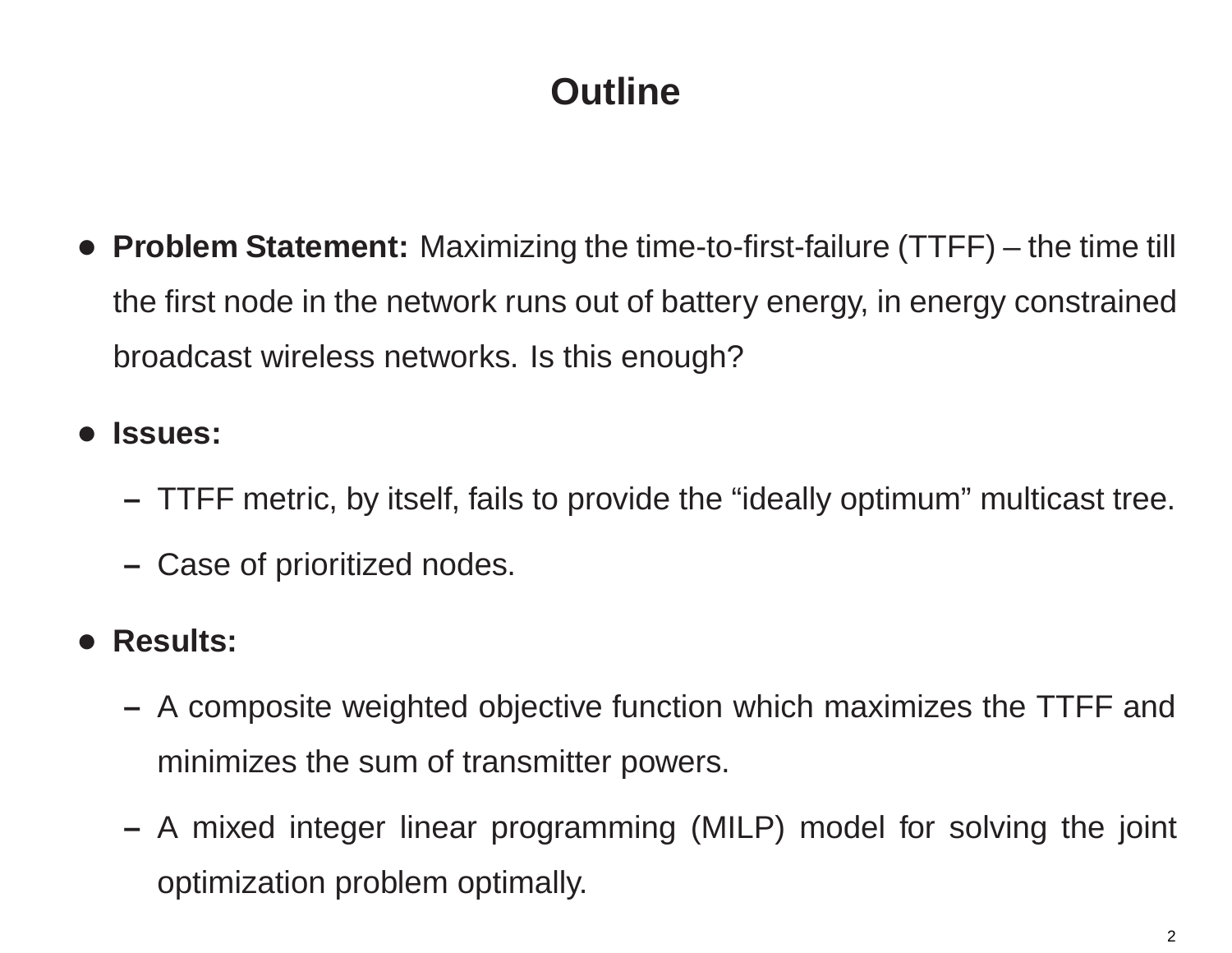- We consider energy constrained broadcast wireless networks where each node is powered by batteries.
- In applications where replacement/maintenance of batteries is difficult or infeasible, it is important to design routing protocols which maximize the *lifetime* of the network.
- A metric commonly used to define the lifetime of <sup>a</sup> network is the duration of time before any node in the network runs out of its battery energy.
- We wish to maximize this *time-to-first-failure* (TTFF), also known as *system lifetime* or *network lifetime*.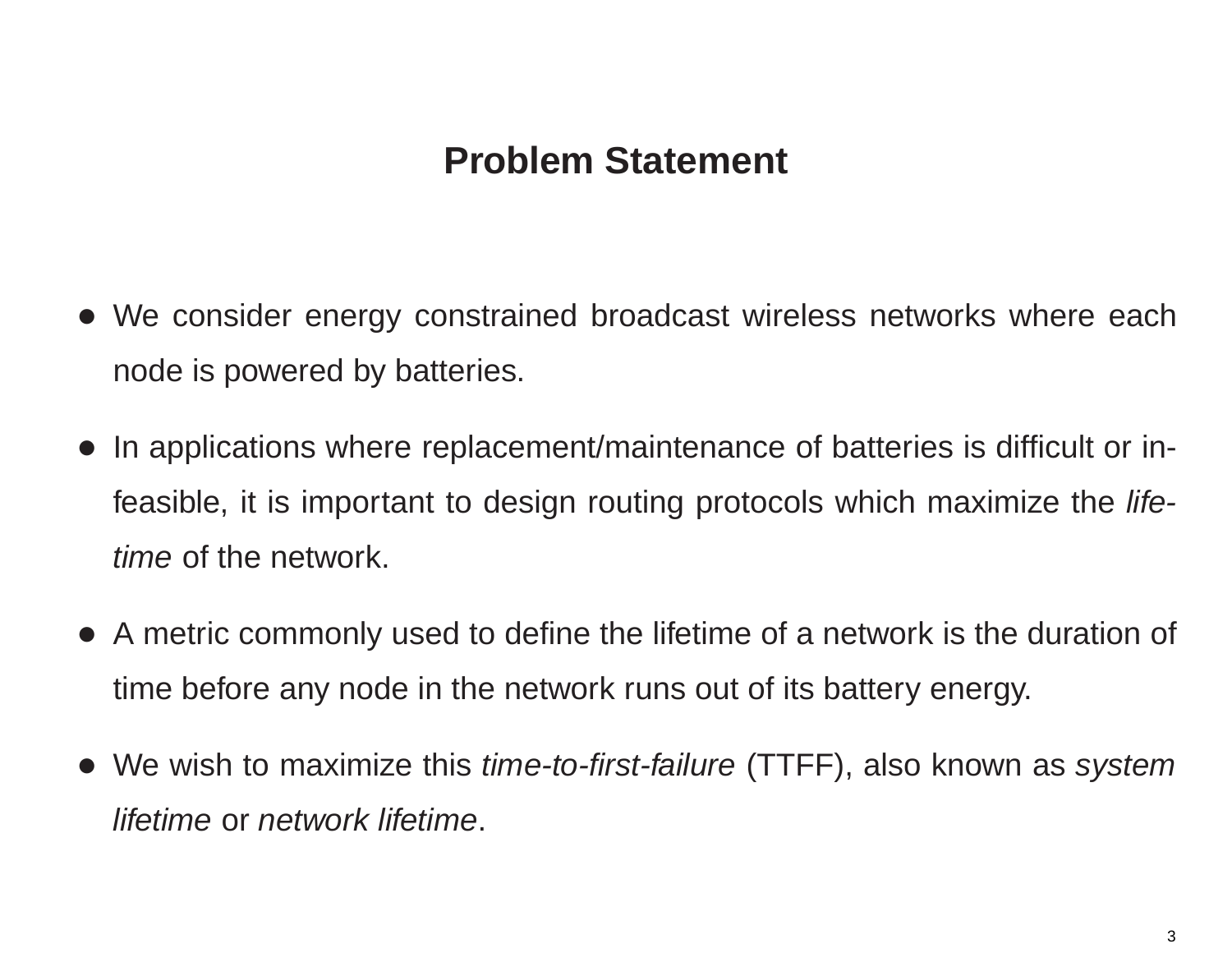### **Past Research**

- This problem was first addressed by Chang and Tassiulas for <sup>a</sup> unicast application [*Infocom 2000*].
- Subsequent research in this area for unicast and multicast applications includes [Marks et. al, *WCCI 2003*], [Misra and Banerjee, *WCNC 2002*], [Kang and Poovendran, *WCCI 2002*] and [Toh, *IEEE Comm. Mag.*, 2001].
- In [Das et. al, *Globecom 2003*], we show that maximization of the TTFF for <sup>a</sup> broadcast application can be solved optimally by <sup>a</sup> greedy algorithm in polynomial time.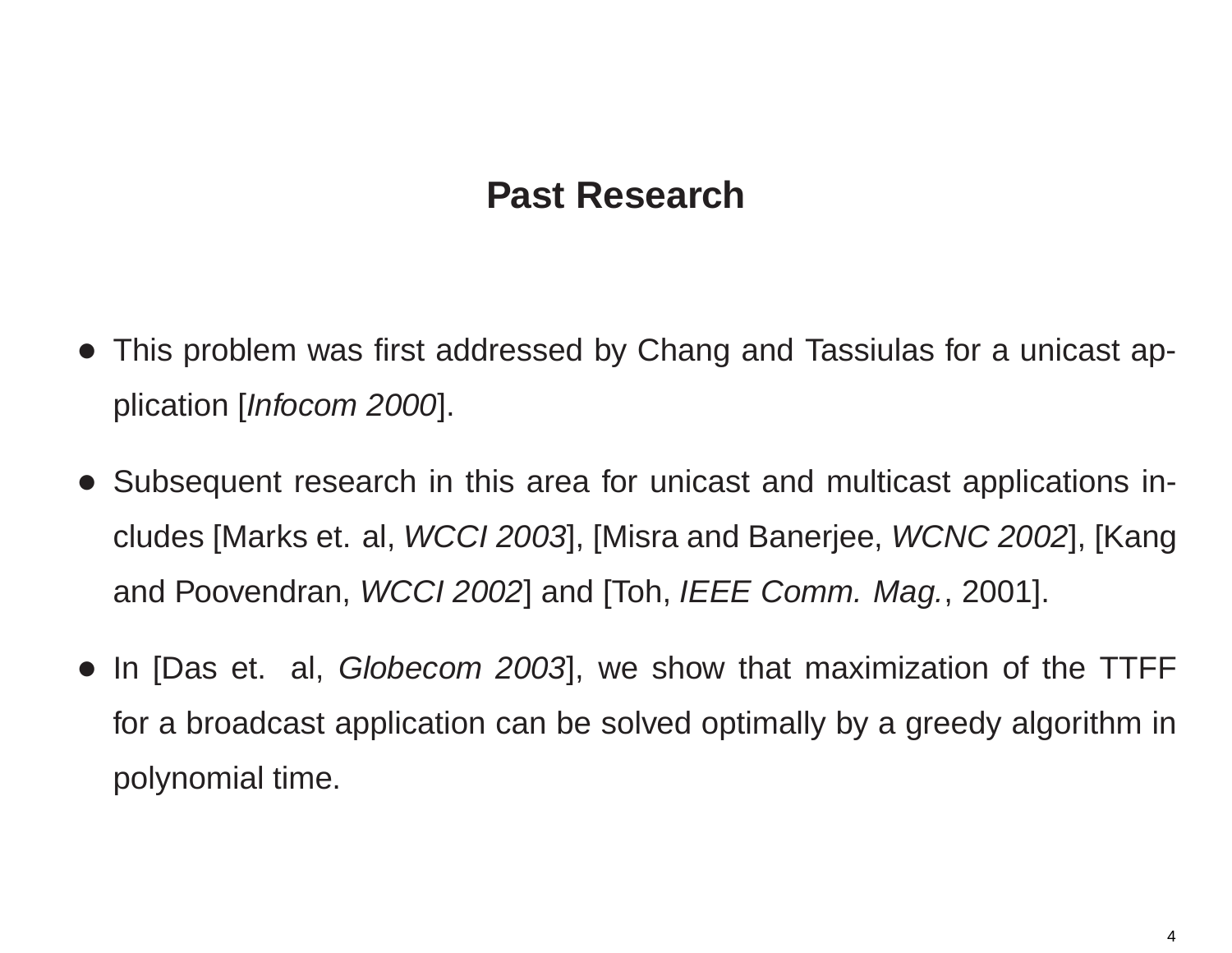### **Network Model**

- $\bullet\,$  Fixed  $N$ -node network with a specified source node which has to broadcast <sup>a</sup> message to all other nodes.
- Any node can be used as <sup>a</sup> relay node to reach other nodes.
- All nodes have omni-directional antennas if node  $i$  transmits to node  $j$ , all nodes closer to  $i$  than  $j$  will also receive the transmission (given line-of-sight).
- $\bullet\,$  For a transmission from node  $i$  to  $j$ , the received signal power at  $j$  varies as  $d_{ij}^{-\alpha}$ , where:

$$
d_{ij} = [(x_i - x_j)^2 + (y_i - y_j)^2]^{1/2}
$$

is the Euclidean distance between nodes i and j,  $(x_i, y_i)$  are the coordinates of node  $i$  and  $\alpha$  (around  $2 \leq \alpha \leq 4$ ) is the channel loss exponent.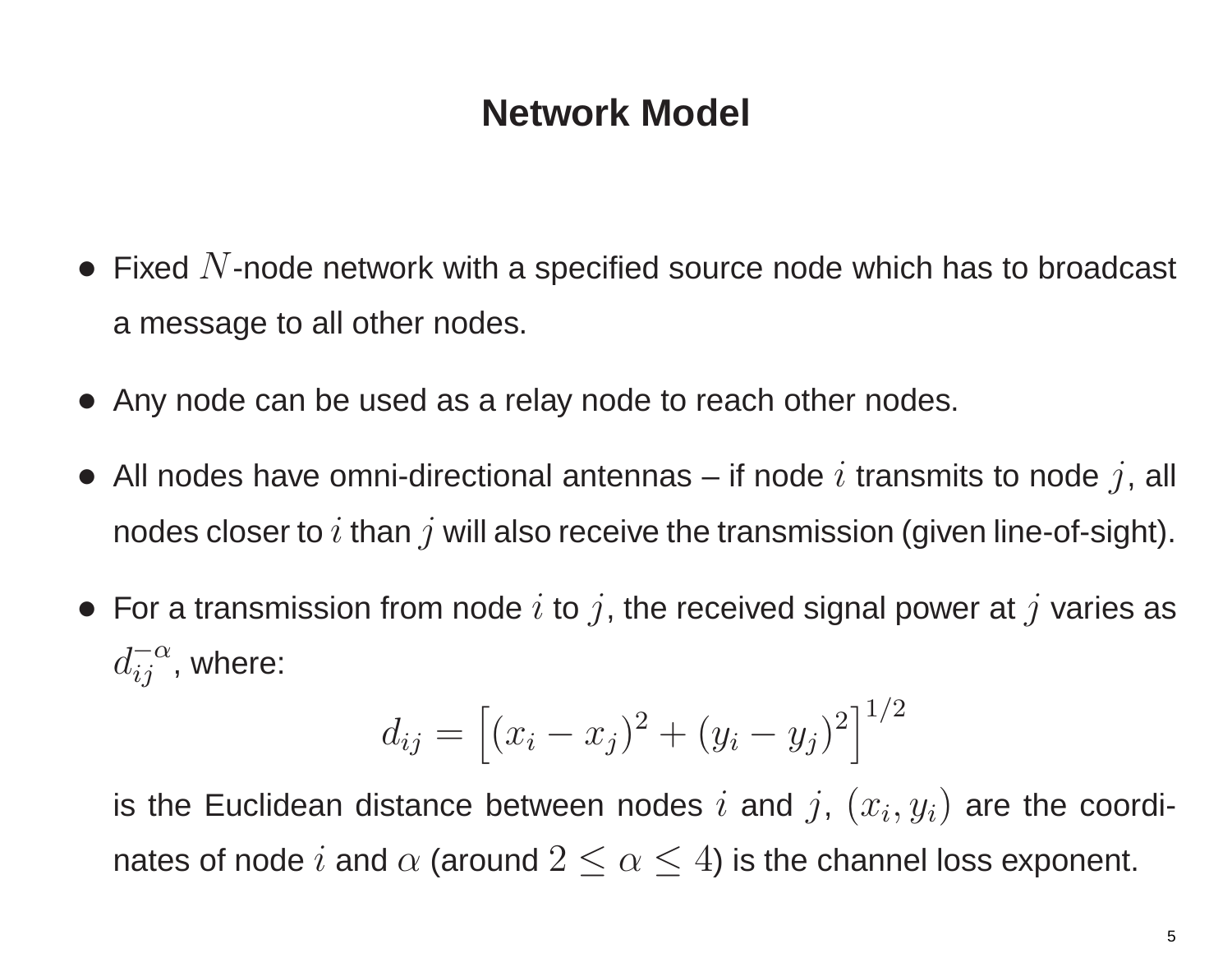#### **Network Model**

 $\bullet$  Transmitter power at  $i$  necessary to support the link  $i\rightarrow j$ ,  $\mathbf{P}_{ij}$  is (accounting for fading and antenna gain factors):

$$
\mathbf{P}_{ij} = d_{ij}^{\alpha} \tag{1}
$$

- $\bullet\,$  The power matrix  ${\bf P}$ , is an  $N\!\times\!N$  symmetric matrix whose  $(i,j)^{th}$  element,  $\mathbf{P}_{ij}$ , represents the power required to support the link  $i \rightarrow j$ .
- Power expenditures due to signal reception and processing are negligible compared to signal transmission.
- Hence the lifetime is determined solely by the choice of transmitter powers and residual energy levels of the nodes.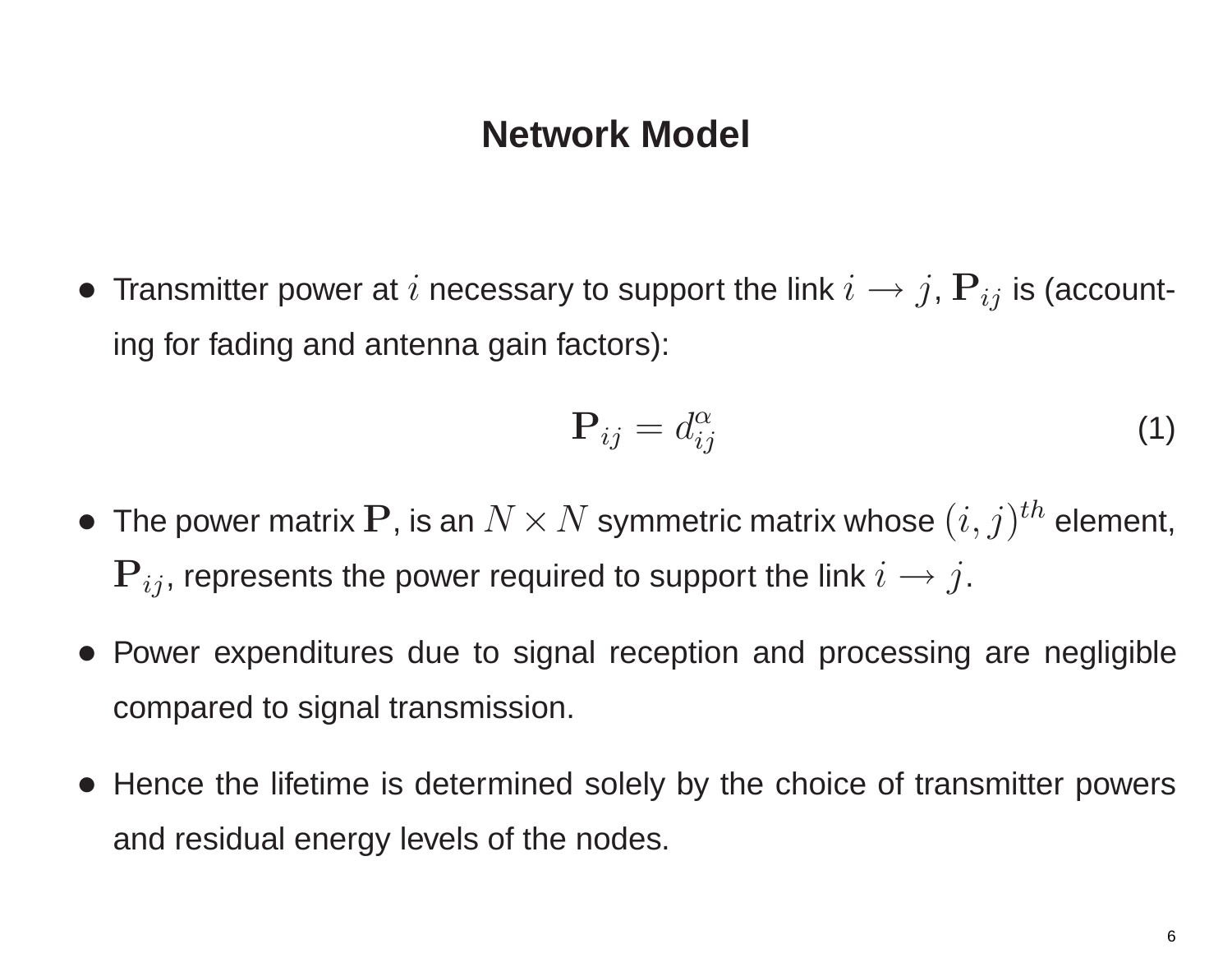- $\bullet$   $E(t)$  is a vector of **node residual energies** at time  $t$ , the  $i^{th}$  element of which represents the residual energy of node  $i$  at time  $t$ .
- $\bullet$   $Y$  is a vector of **node transmission powers** with elements  $Y_i$  representing the transmitter power level of node  $i$ .
- Each node has <sup>a</sup> constraint on maximum transmitter power:

 $Y_i \leq Y_i^{max}$ :  $\forall i \in \mathcal{N}$  (set of all network nodes, cardinality  $N$ ). (2)

- $\bullet \ \ s$  is the source;  $\mathcal{D} \subseteq \{\mathcal{N} \setminus s\}$  is the set of destination nodes, cardinality  $D.$
- $\bullet \,\, {\mathcal E}$  is the set of all directed edges, cardinality  $E.$

$$
\mathcal{E} = \{ (i \to j) : (i, j) \in \mathcal{N}, i \neq j, \mathbf{P}_{ij} \le Y_i^{max}, j \neq s \}
$$
 (3)

 $\bullet$   $L_i(t) \triangleq E_i(t)/Y_i$  is the *lifetime of node i*.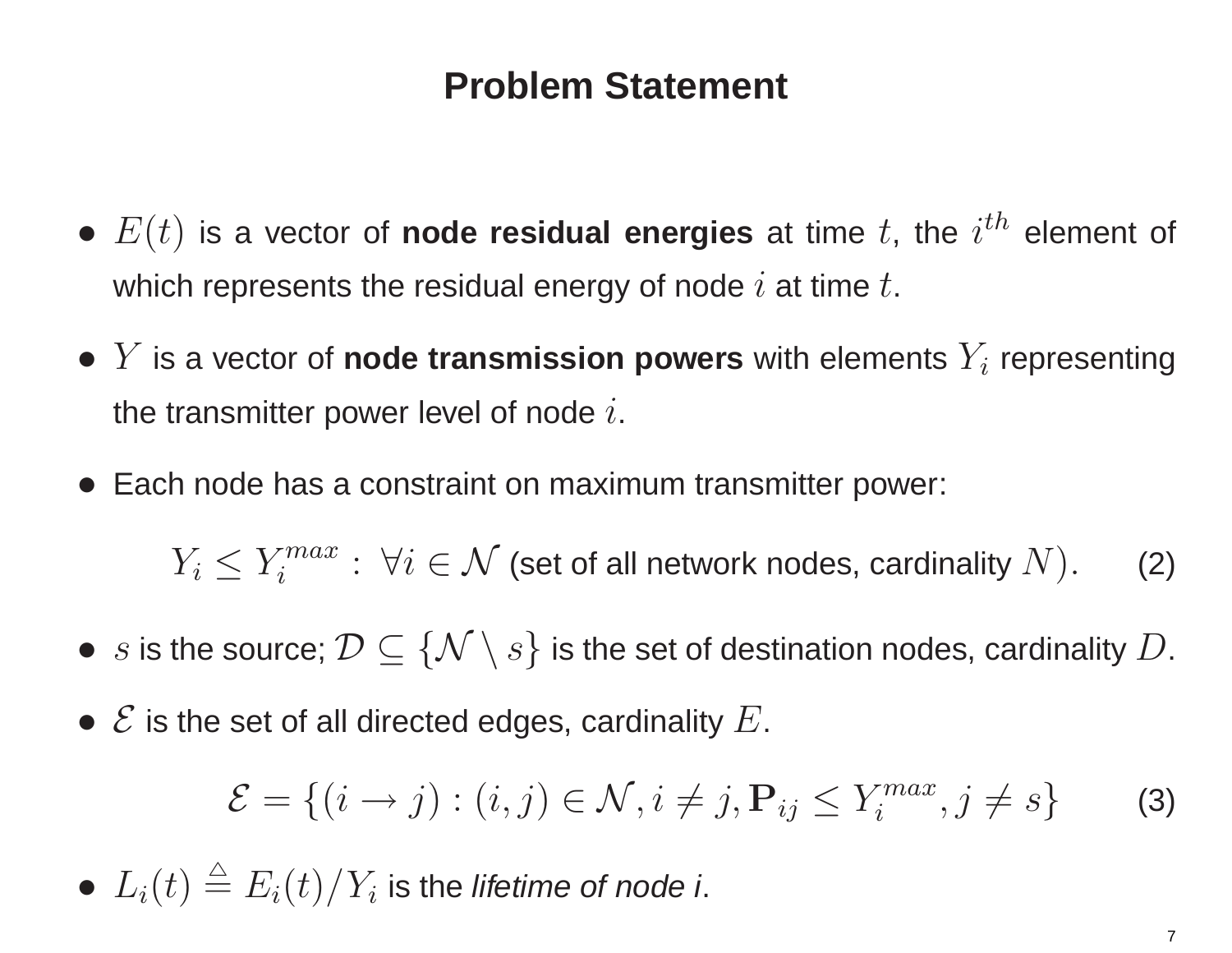The problem of maximizing the (residual) TTFF can be written as:

<span id="page-8-0"></span>
$$
\text{maximize } \{\min_{i \in \mathcal{N}} L_i(t)\} \tag{4}
$$

subject to

- 1. All nodes, other than the source, must be reached, either actually or implicitly.
- 2. The source node must reach at least one other node.
- 3. The solution must be <sup>a</sup> *connected tree*; *i.e.*, there must be directed paths from the source to all destination nodes, possibly involving other intermediate nodes.

We implicitly recognize the dependence of TTFF on the time origin  $t$  and use notations  $E_i$  and  $L_i$  henceforth.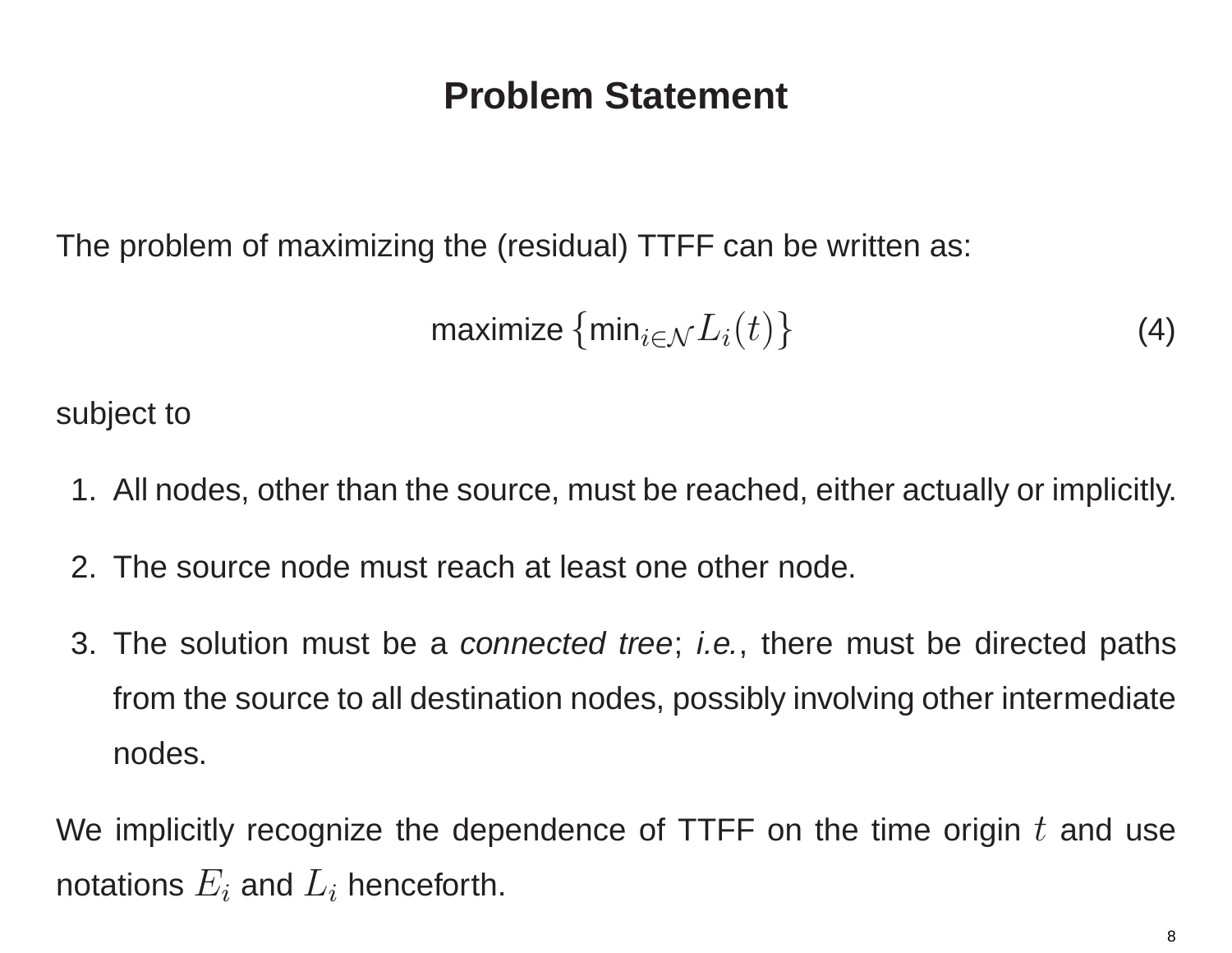Let S be the set of nodes that are geometrically closer to i than  $j \Leftrightarrow P_{ij} > 0$  $\mathbf{P}_{ik}$  :  $\forall k \in S$ ).

- Nodes that belong in  $S$  are said to receive the transmission from  $i$  implicitly (no additional cost is incurred to reach them) and the set of transmissions  $\{i \rightarrow k : \forall k \in S\}$  are referred to as **implicit transmissions**.
- The transmission i <sup>→</sup> j is referred to as an **actual transmission**.

Let  $\{X_{ij} : (i \to j) \in \mathcal{E}\}$  be a set of binary variables such that  $X_{ij} = 1$  if the transmission  $i \rightarrow j$  is used in the optimum tree and 0 otherwise.

$$
Y_i = \max_j \{ X_{ij} \mathbf{P}_{ij} : j \neq i \}
$$
 (5)

where  $X_{ij} = 1$  if node j is reached from node i (actually or implicitly) and 0 otherwise.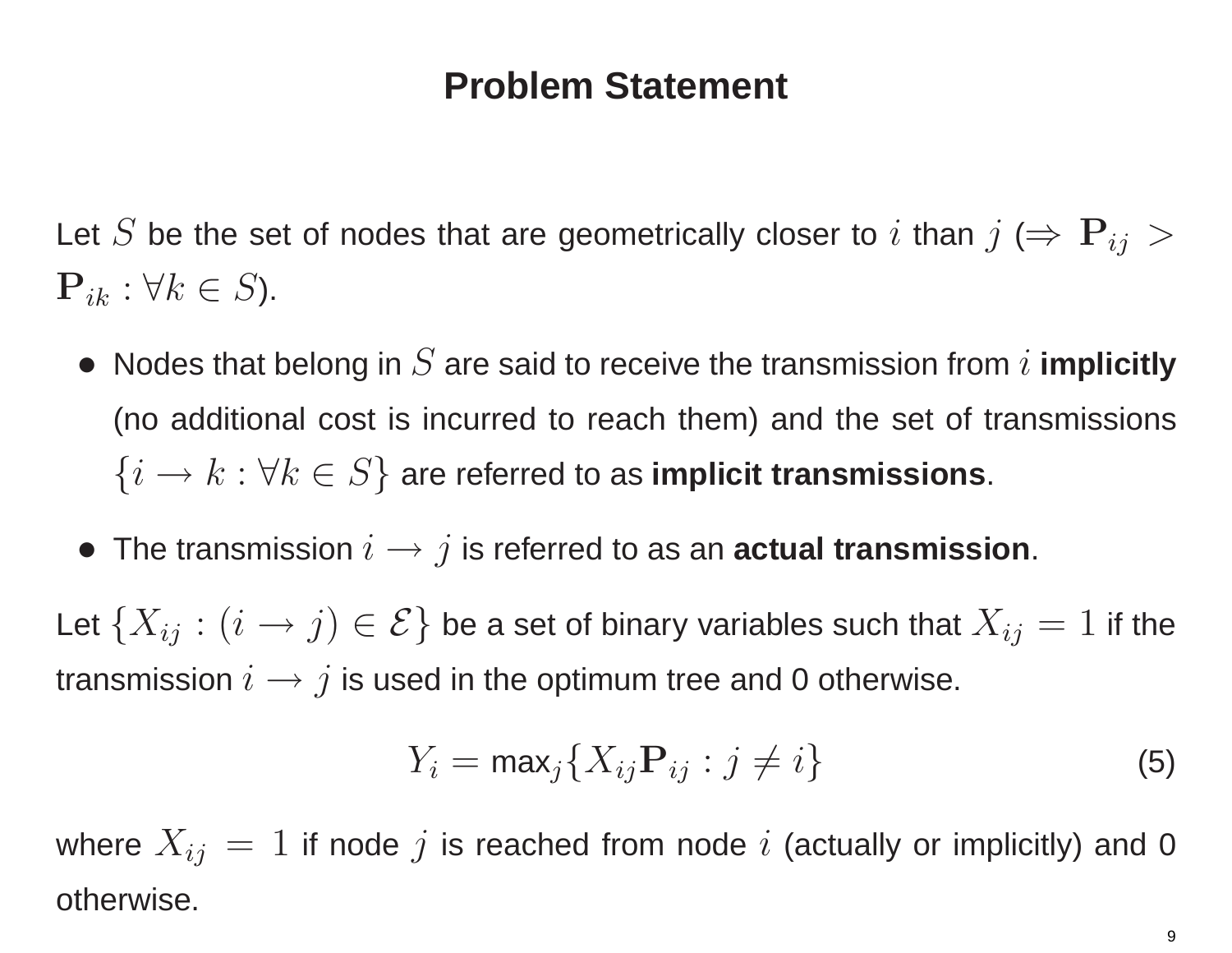Expressing the objective function in [\(4\)](#page-8-0) as <sup>a</sup> minimax optimization problem:

maximize(min<sub>i</sub>  $L_i$ )

- = $=$   $\,$  maximize  $($ min $_{i}$   $E_{i}/Y_{i})$
- =minimize (max<sup>i</sup> <sup>Y</sup>i/Ei) (6)
- = $\qquad \qquad = \quad \mathsf{minimize}\,(\mathsf{max}_i\,[\mathsf{max}_j\,(\mathbf{P}_{ij}X_{ij})\,/\,E_i]) \qquad \qquad \qquad \textbf{(7)}$
- =minimize  $(\max_{i,j} [\mathbf{P}_{ij}X_{ij}/E_i])$  (8)
- $=$ minimize  $\sigma$  (9)

where

<span id="page-10-0"></span>
$$
\sigma = \max_{i,j} (\mathbf{P}_{ij} X_{ij}/E_i) = 1/\tau
$$
 (10)

and  $\tau$  is the TTFF.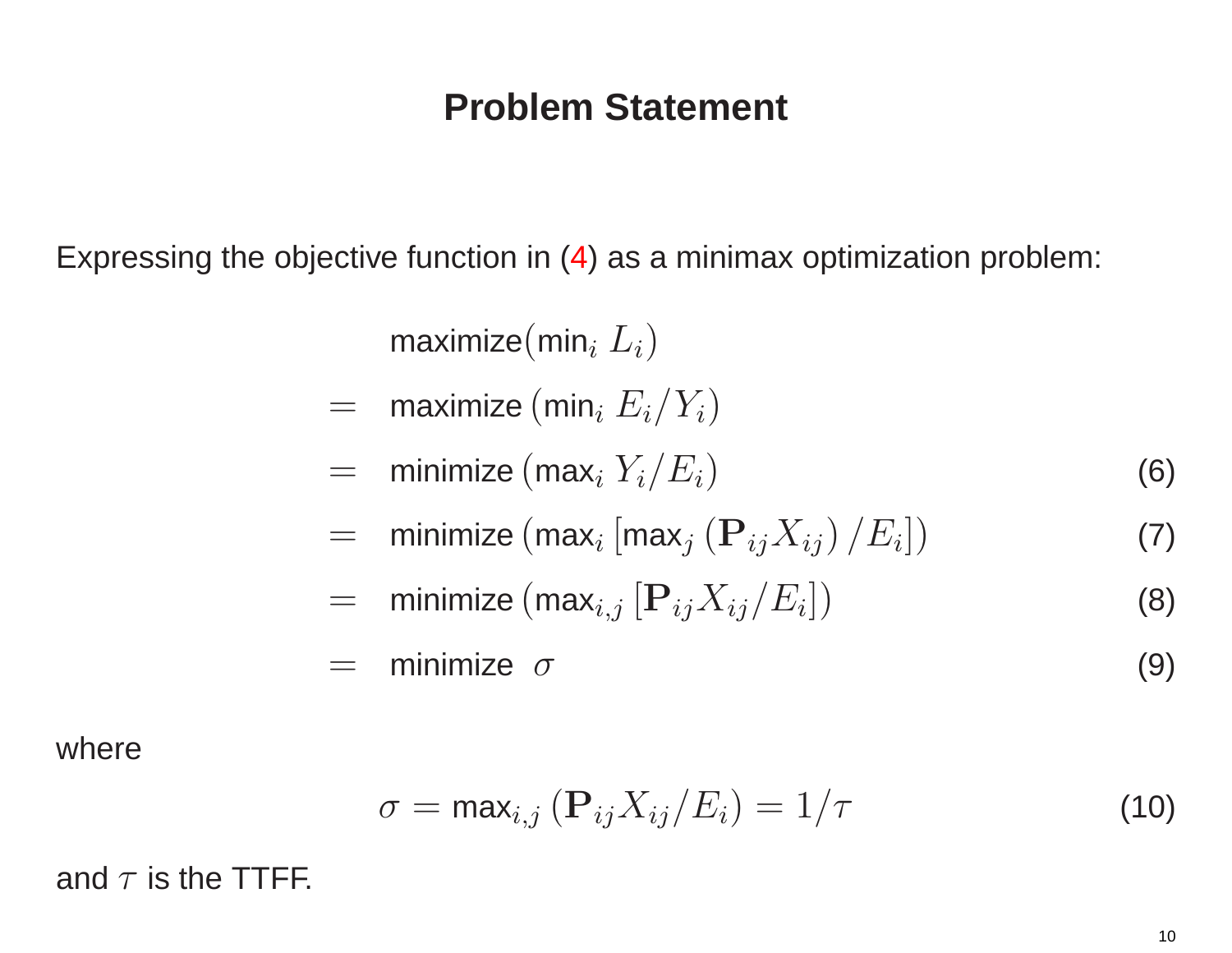We also define two other terms:

• For <sup>a</sup> given connection tree, T, we define its **critical node** to be the node whose residual lifetime is equal to the TTFF of the tree:

$$
Critical node = argmin_{i} (E_i/Y_i)
$$
\n(11)

Note that for any non-transmitting node,  $Y_i = 0$ , and hence the residual lifetime of that node is  $\infty$ .

• <sup>A</sup> transmission (i <sup>→</sup> j) is defined to be the **critical transmission** in <sup>a</sup> tree if, given that

$$
i = \mathsf{argmin}_k (E_k/Y_k)
$$

$$
E_i/\mathbf{P}_{ij} = \mathsf{TTFF} \tag{12}
$$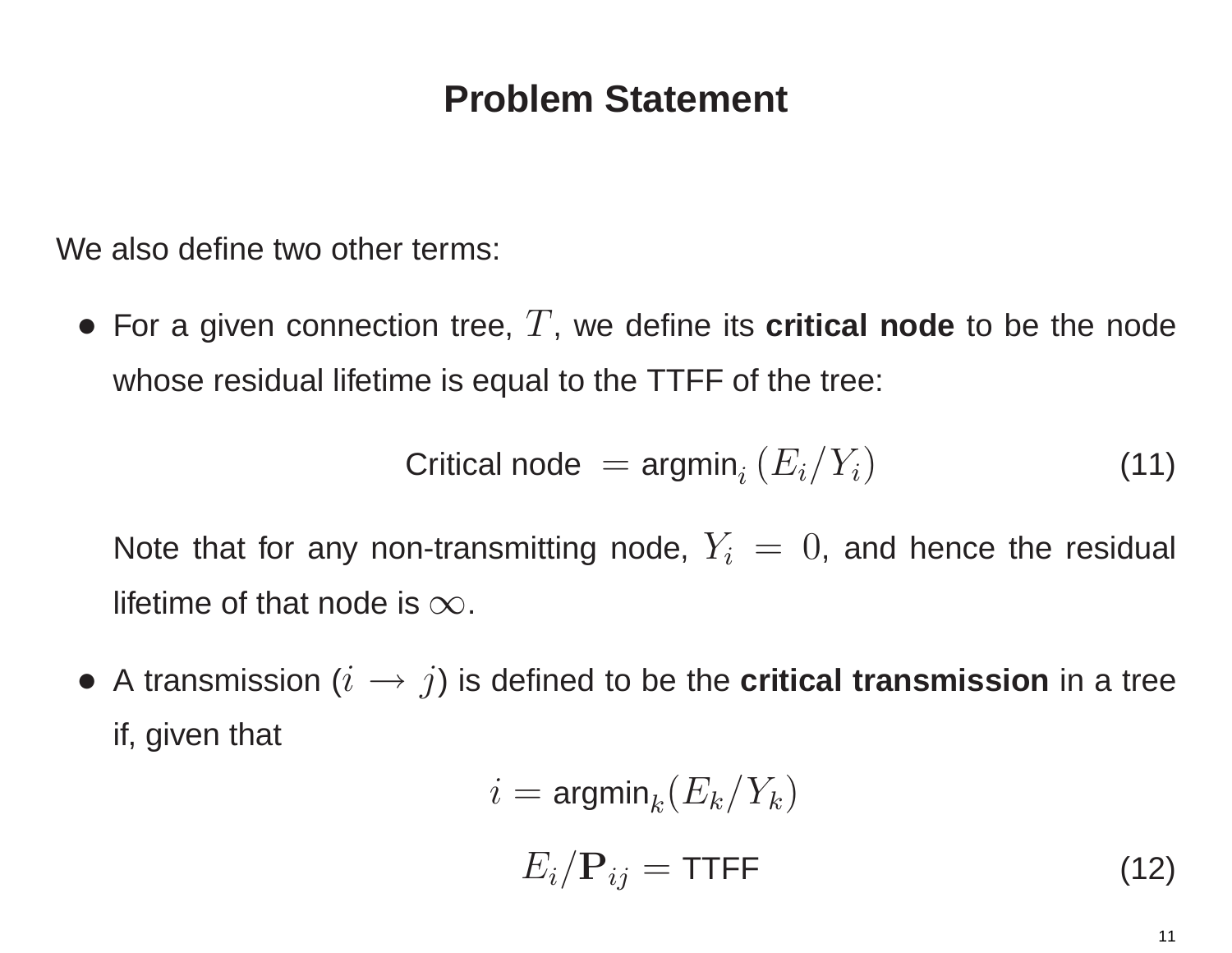Consider the 6-node network and the broadcast tree below. Assume  $\alpha=2$ , and that the residual energy of all nodes is 10.



<span id="page-12-0"></span>Figure 1: A 6-node network.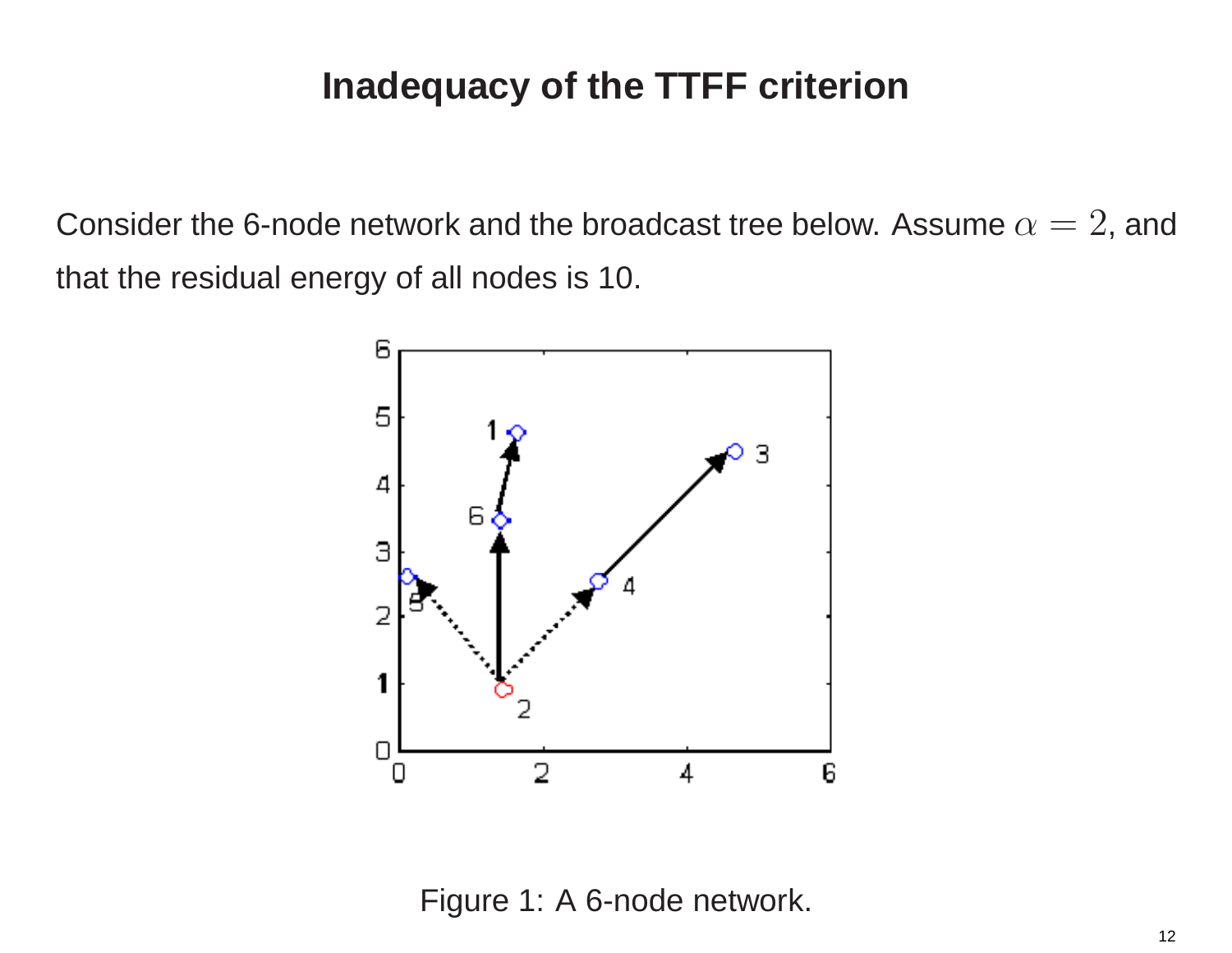The power matrix of the network is:

|  |       |                           |  | $0$ 14.86 9.31 6.33 7.01 1.76 |  |
|--|-------|---------------------------|--|-------------------------------|--|
|  | 14.86 |                           |  | 0 23.18 4.39 4.58 6.46        |  |
|  |       |                           |  | 9.31 23.18 0 7.41 24.32 11.65 |  |
|  |       |                           |  | 6.33 4.39 7.41 0 7.11 2.73    |  |
|  |       |                           |  | 7.01 4.58 24.32 7.11 0 2.43   |  |
|  |       | 1.76 6.46 11.65 2.73 2.43 |  |                               |  |

(13)

- $\bullet\,$  Residual lifetime vector of the nodes is:  $\vec{L}_1=[\infty,1.55,\infty,1.35,\infty,5.69].$
- $\bullet\,$  Lifetimes of nodes 1, 3 and 5 are  $\infty$  (non-transmitting nodes).
- Node 4 is the critical node in the tree and  $4 \rightarrow 3$  is the critical transmission.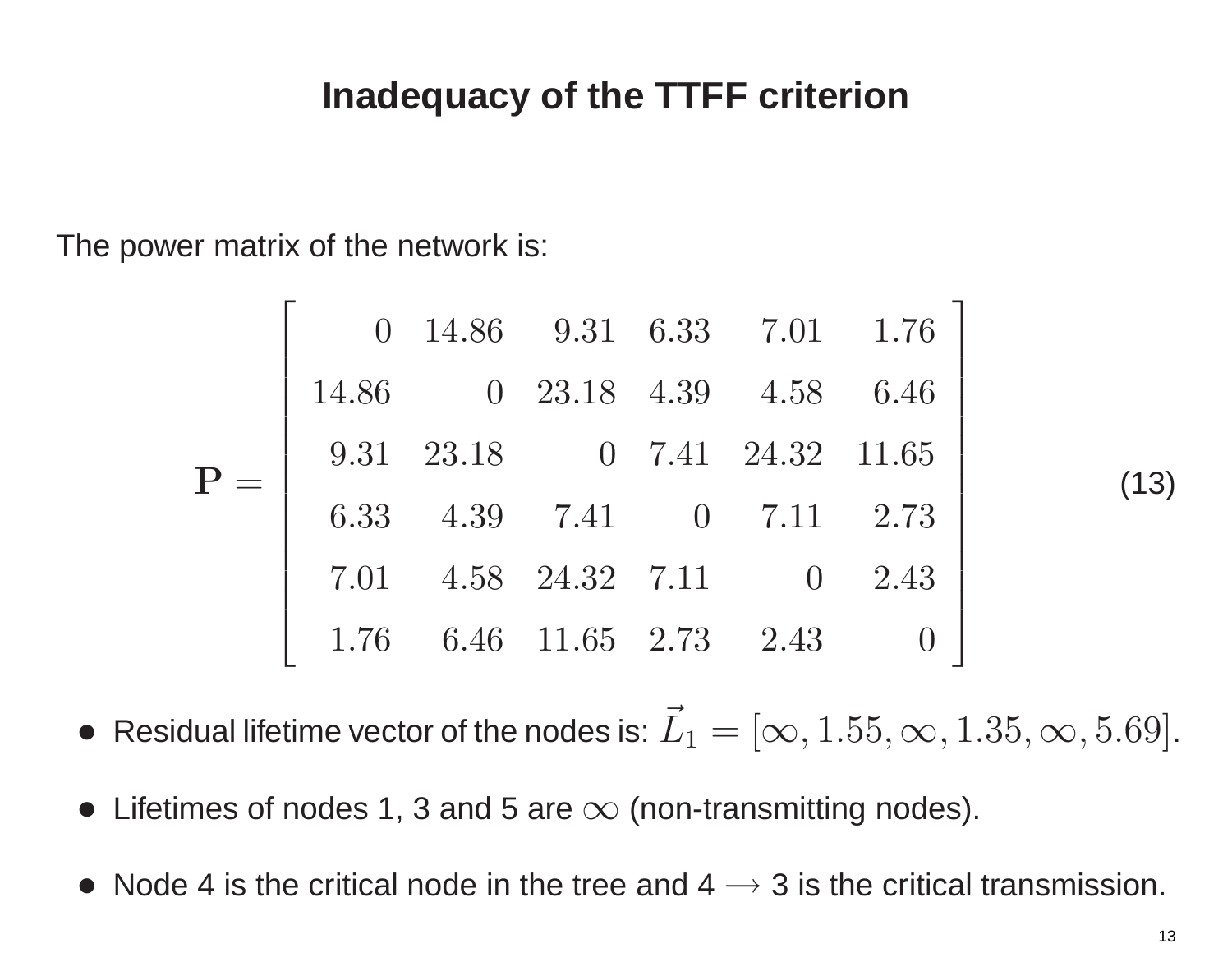Now consider the broadcast tree below.

<span id="page-14-0"></span>

Figure 2: An alternate broadcast tree with the same TTFF, 1.35, as in Figure [1](#page-12-0).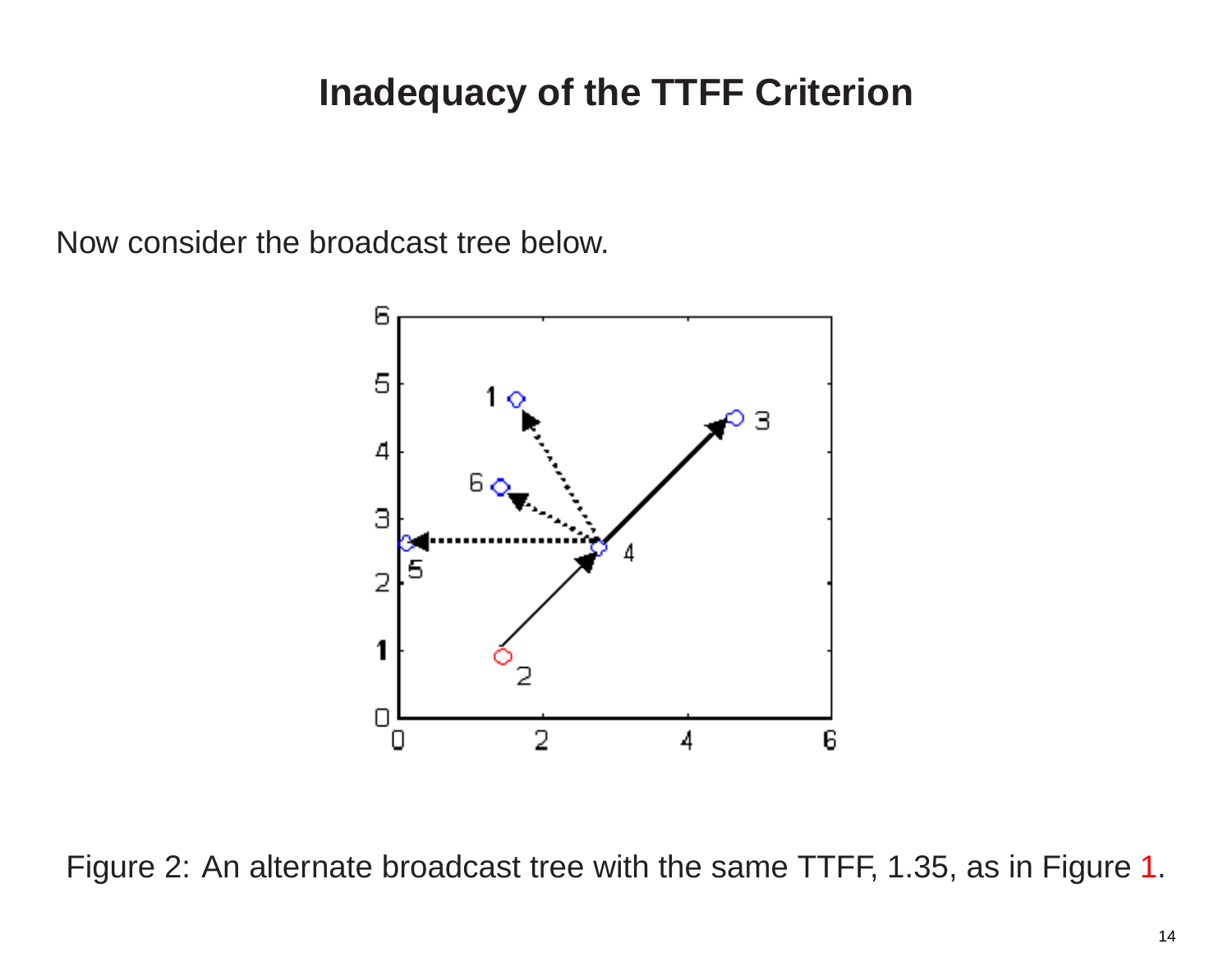- $\bullet\,$  The residual lifetime vector here is:  $\vec{L}_2=[\infty,2.28,\infty,1.35,\infty,\infty].$
- The TTFF of this tree is identical to that of Fig. [1](#page-12-0).
- However, note that the lifetime of node 2 is higher (2.28, as compared to 1.55) than its lifetime in Fig. [1](#page-12-0).
- Also, the lifetime of node 6 is now  $\infty$ , compared to 5.69 in Fig. [1](#page-12-0), since it is <sup>a</sup> non-transmitting node.
- • Clearly, for the same TTFF, this broadcast tree is better than that shown in Fig. [1](#page-12-0).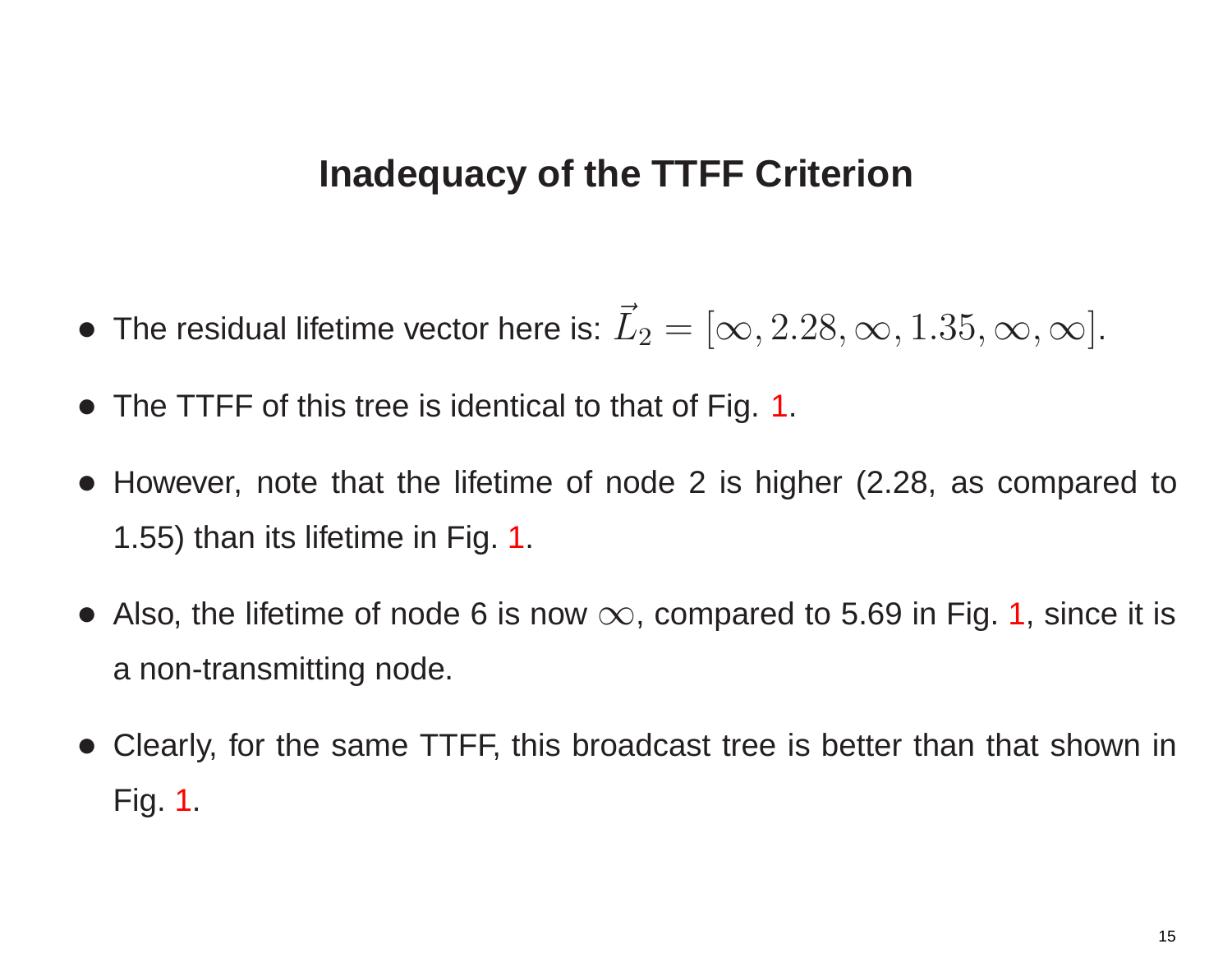In general, given two trees  $T_m$  and  $T_n$  with the same TTFF,  $T_m$  is considered better ("leaner") than  $T_n$  if:

- $\bullet$  There is at least one node in  $T_m$  whose residual lifetime is greater in  $T_m$ than in  $T_n$ , and,
- $\bullet\,$  The residual lifetimes of all other nodes in  $T_m$  are at least as high as in  $T_n.$

One way of obtaining <sup>a</sup> "lean" optimum solution is to consider <sup>a</sup> joint optimization function of the form:

<span id="page-16-0"></span>
$$
\text{minimize}\left(w_1\sigma + w_2\sum_{i=1}^N Y_i\right) \tag{14}
$$

where  $\sum_{i=1}^N$  $\frac{N}{i=1}\,Y_i$  is the sum of transmitter powers,  $\sigma$  is the inverse of the TTFF in Eq. [\(10\)](#page-10-0) and  $\{w_1,w_2\}$  are suitably chosen non-negative penalty factors.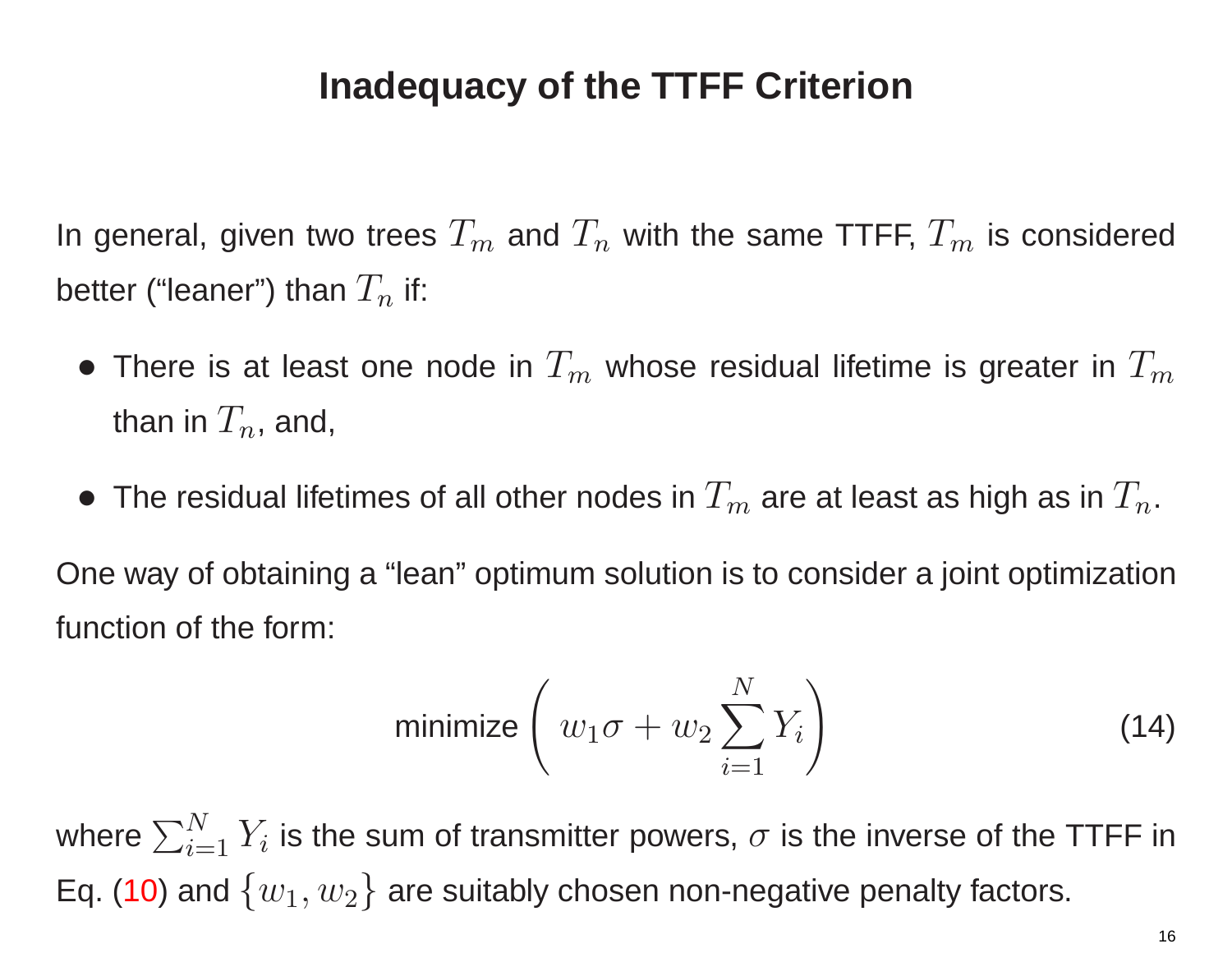- The tree in Fig. [2](#page-14-0) is characterized by a smaller total transmitter power, 11.80 units ( $P_{24}+P_{43}$ ), compared to Fig. [1](#page-12-0) (15.63 units -  $P_{26}+P_{61}+P_{43}$ ).
- In Eq. [\(14](#page-16-0)),  $\sigma$ , may be viewed as the global cost while  $\sum_{i=1}^{N}$  $\prod\limits_{i=1}^N Y_i$ , may be viewed as the sum of local costs. Thus varying  $w_1$  and  $w_2$  represents a tradeoff between global and local costs.
- Trading off  $w_1$  versus  $w_2$  also affects the number of hops in the optimal solution, important by itself for certain military applications, since using <sup>a</sup> large number of hops increases the probability of detection/interception.
- $\bullet\,$  In general, the optimal tree for  $w_2\,=\,0$  uses a far more number of hops  $$ thus incurring higher average path delay – than the optimal tree for  $w_1=0.$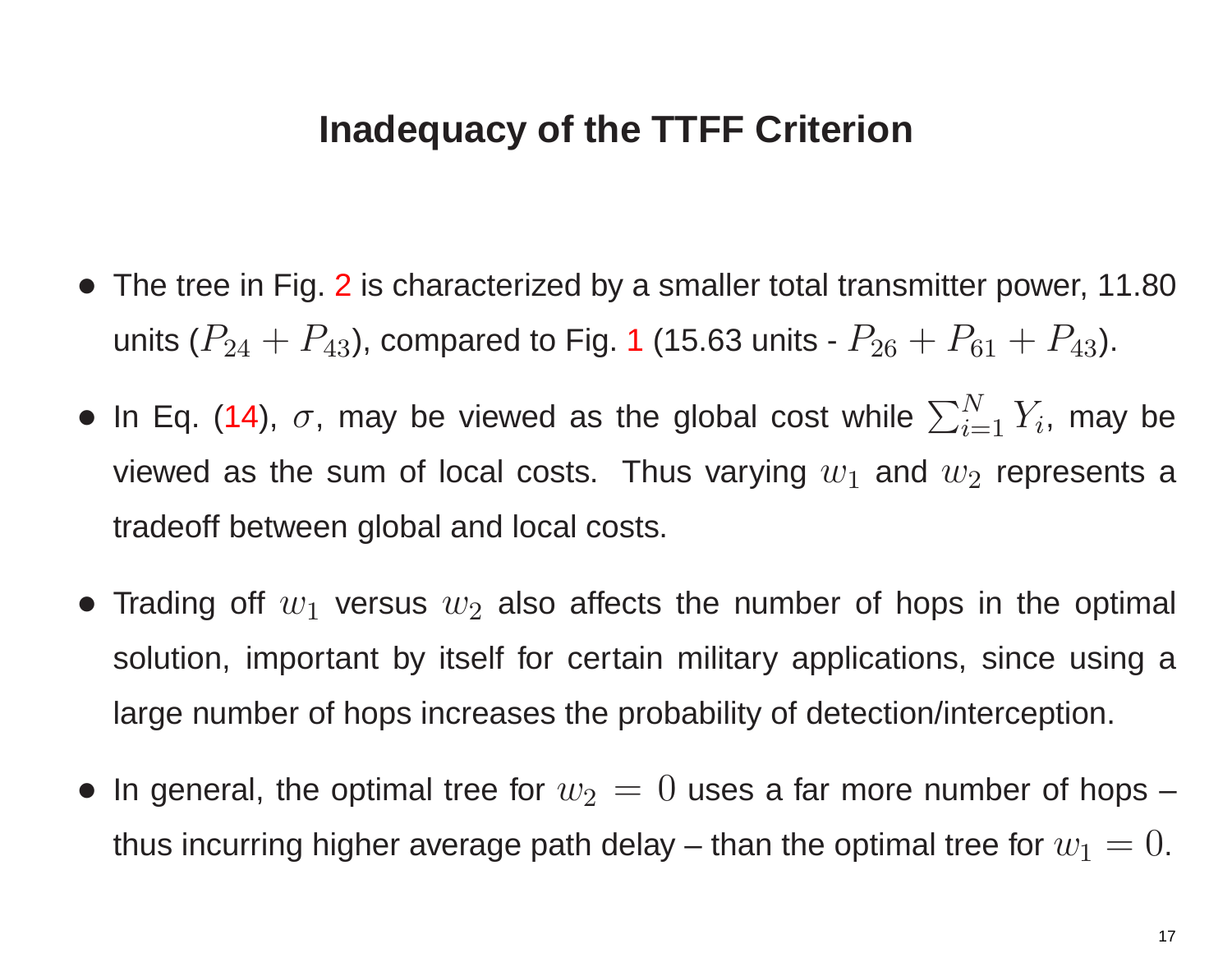- $\bullet\,$  For the special case of  $w_2=0,$  an optimal polynomial time algorithm exists [Das et. al, *Globecom 2003*].
- If the residual energies of the nodes are identical, the objective function reduces to <sup>a</sup> "minimization of the maximum transmitter power" problem which can also be solved optimally in polynomial time.
- $\bullet\,$  For  $w_2\,>\,0$ , it is unlikely that any optimal polynomial time algorithm exists, since the problem of minimizing the sum of transmitter powers  $(w_1=0)$  has been shown to be NP-complete [Cagalj et. al., *Mobicom 2002*].
- $\bullet\,$  For the special case of equal residual energies and  $w_1,w_2\neq 0$ , the problem reduces to <sup>a</sup> joint minimization of "maximum transmitter power and sum of transmitter powers".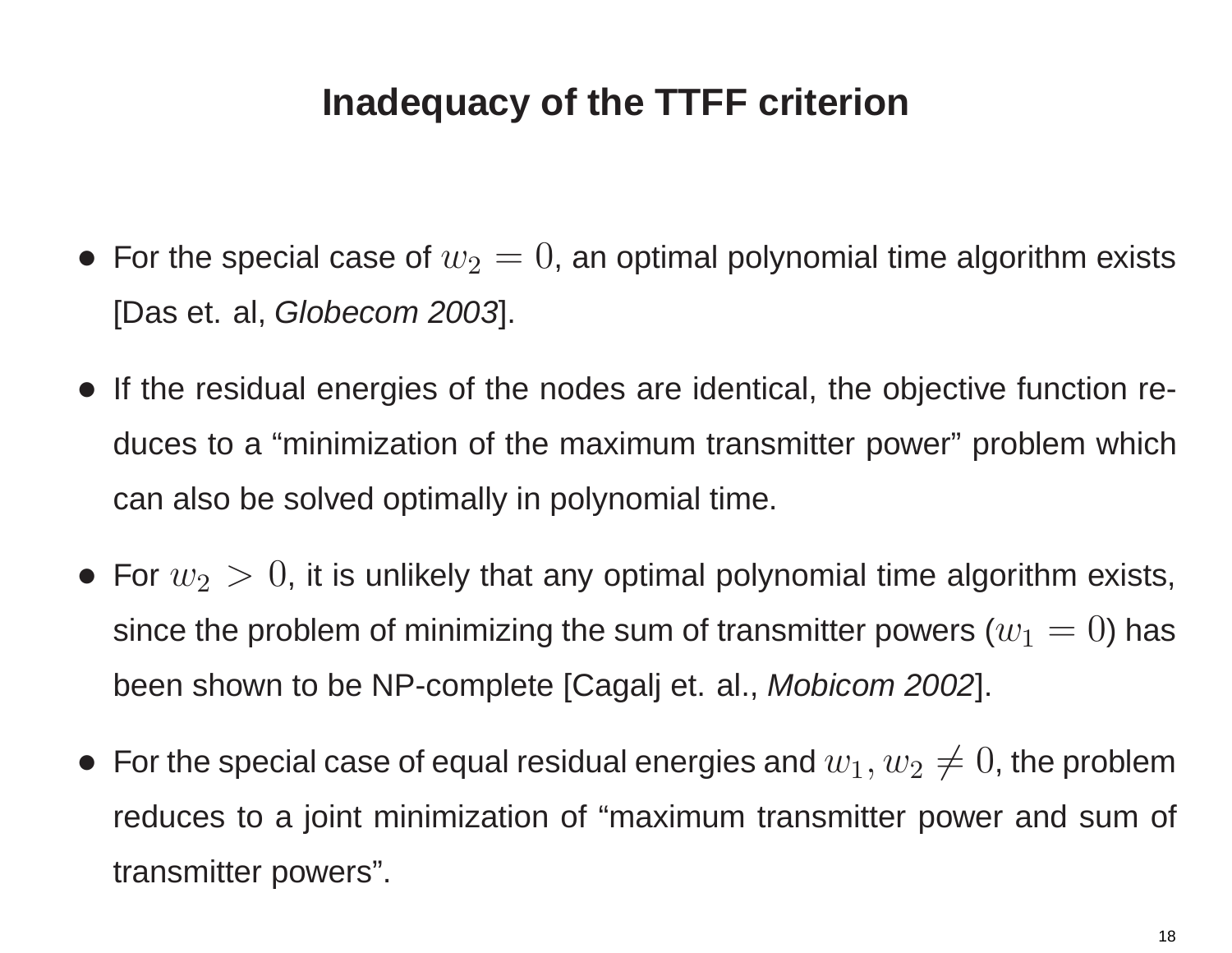- $\bullet\,$  Here we are concerned with the case when  $w_1\gg w_2\neq 0.$
- For <sup>a</sup> proper choice of these parameter values, it is possible to obtain the "best possible" tree which maximizes the TTFF while ensuring that the solution is the most power efficient among the set of all trees with optimal TTFF.
- The concept of using <sup>a</sup> secondary optimization criterion, such as sum of transmitter powers, is not new [Ramanathan et. al, *Infocom 2000*] in the context of topology control of wireless ad-hoc networks.
- Using the most power efficient optimal TTFF tree also helps control the total interference power in the system.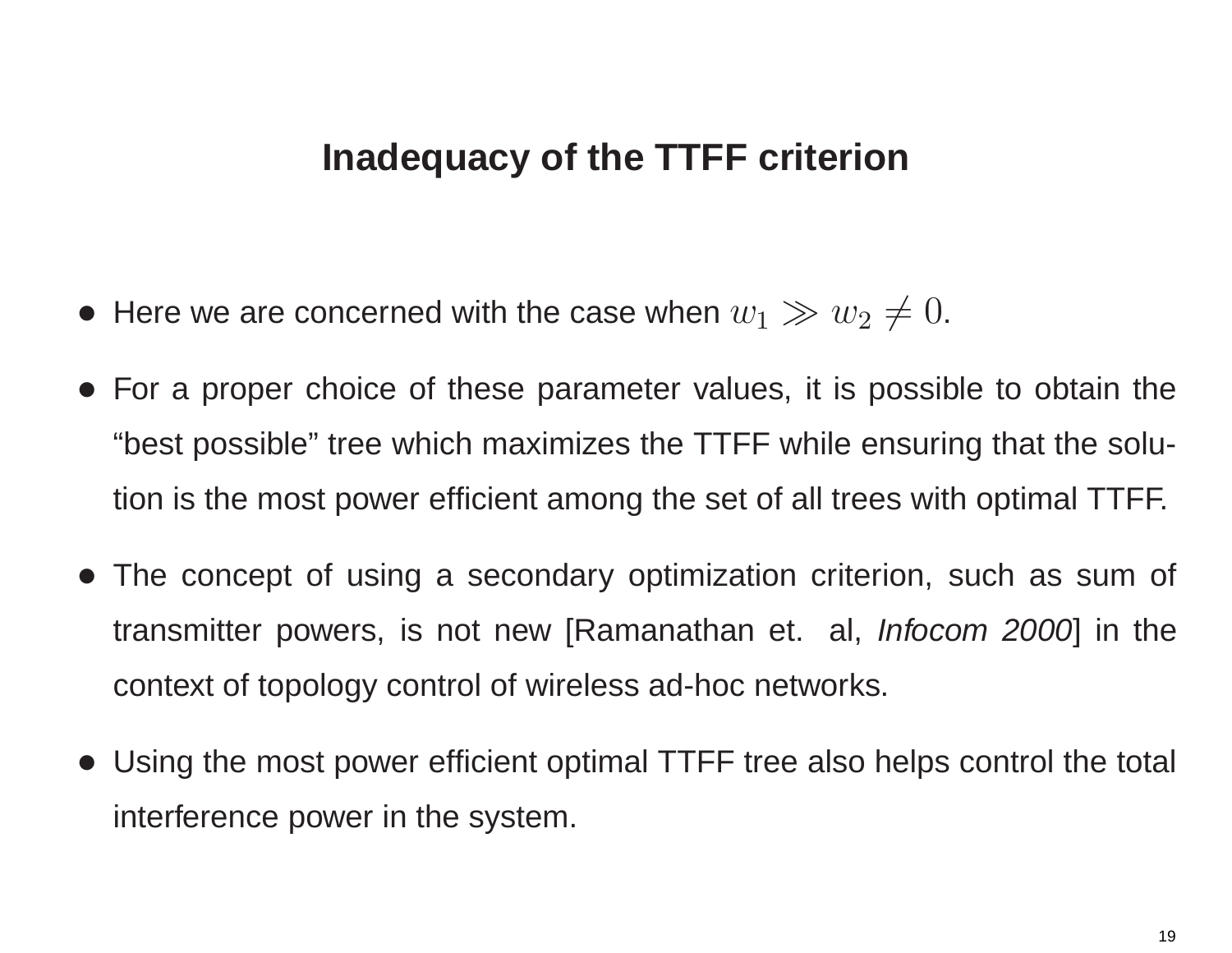- Let  $\{F_{ij} \, : \, \forall (i\,\rightarrow\,j)\in\mathcal{E}\}$  be a set of flow variables ( $F_{ij}$  represents the flow from node  $i$  to node  $j$ ).
- This problem can be interpreted as <sup>a</sup> single-origin multiple-destination uncapacitated flow problem – the source has  $D$  units of supply and the destination nodes have one unit of demand each.
- For other nodes, the net in-flow equals the net out-flow, since they serve only as relay nodes.
- This model can be viewed as a token allocation scheme where the source node generates as many tokens as there are destination nodes and distributes them along the "most efficient" tree such that each destination node gets to keep one token each.

• In Fig. 2, we have 
$$
F_{24} = 5
$$
,  $F_{41} = F_{43} = F_{45} = F_{46} = 1$  (rest are 0).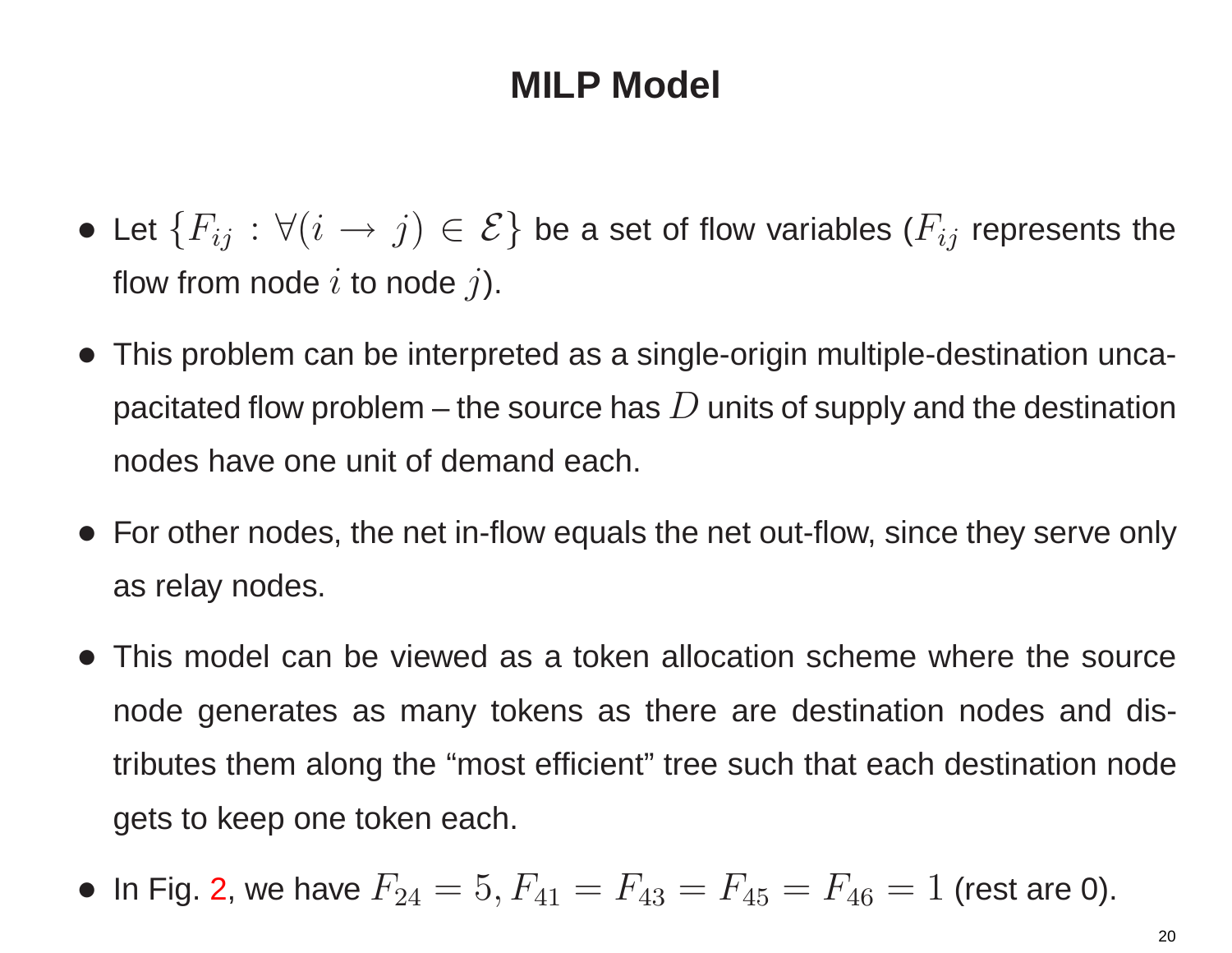The single-origin multiple-destination flow problem can be solved using the usual *conservation of flow constraints*:

$$
\sum_{j=1}^{N} F_{ij} = D; \quad i = s, (i \to j) \in \mathcal{E}
$$
 (15)

$$
\sum_{j=1}^{N} F_{ji} - \sum_{j=1}^{N} F_{ij} = 1; \quad \forall i \in \mathcal{D}, (i \to j) \in \mathcal{E}
$$
 (16)

$$
\sum_{j=1}^{N} F_{ji} - \sum_{j=1}^{N} F_{ij} = 0; \quad \forall i \notin \{ \mathcal{D} \cup s \}, (i \to j) \in \mathcal{E}
$$
 (17)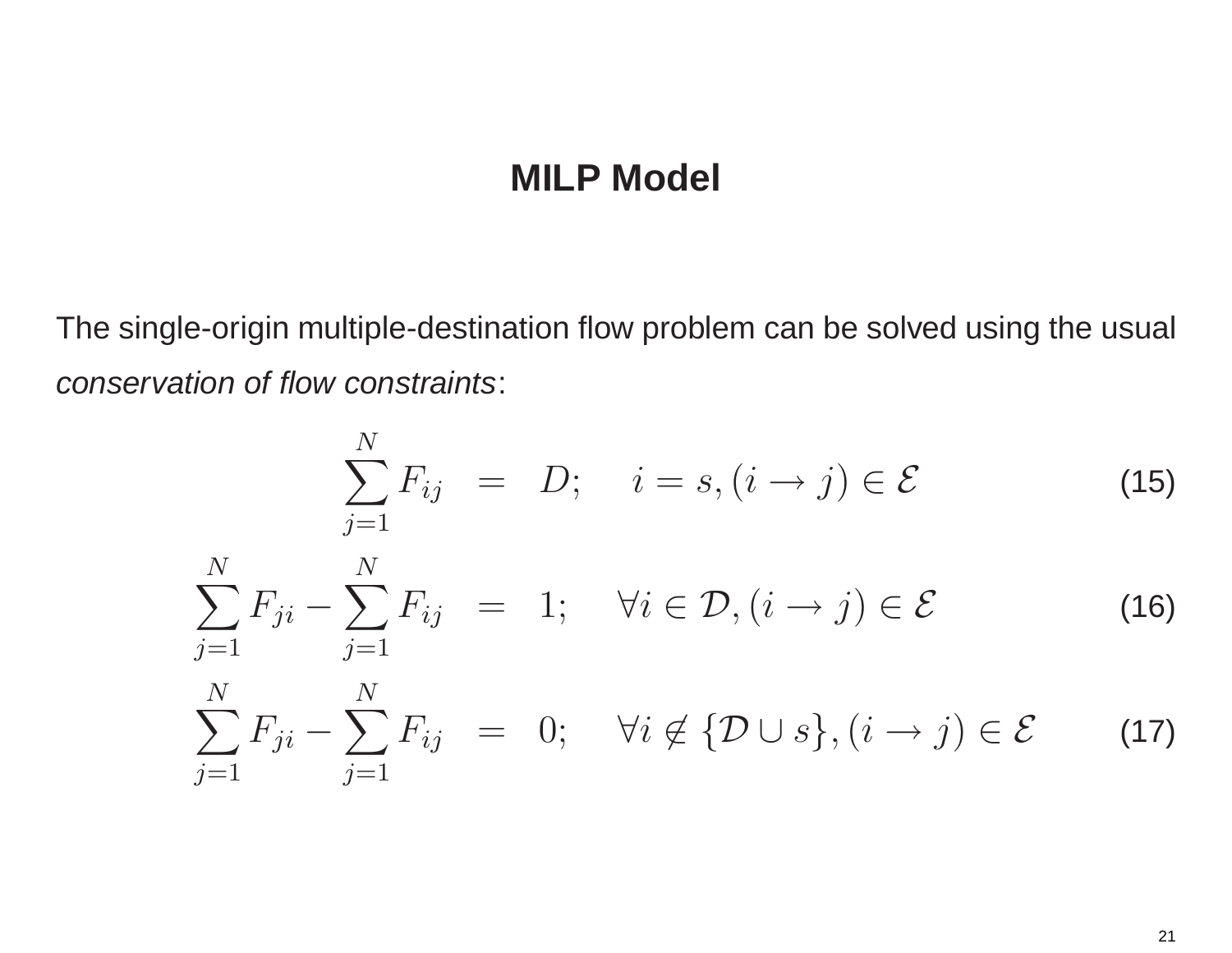Constraints linking the flow variables to the power variables,  $\{Y_i\}$  are developed in two stages:

- First, we couple the flow variables and the indicator variables  $\{X_{ij}\}$ .
- Next, we link the  $\{X_{ij}\}$  variables to the power variables.

Set of constraints which couple the flow variables and the  $X_{ij}$  variables are:

$$
D \cdot X_{ij} - F_{ij} \ge 0; \ \forall (i \to j) \in \mathcal{E}
$$
 (18)

where  $D$  is the number of destination nodes.

- $\bullet~$  This constraint ensures that  $X_{ij} = 1$  if  $F_{ij} > 0.$
- $\bullet\,$  The coefficient of  $X_{ij}$  here is due to the fact that the maximum flow out of any node on <sup>a</sup> single link is equal to the number of destination nodes.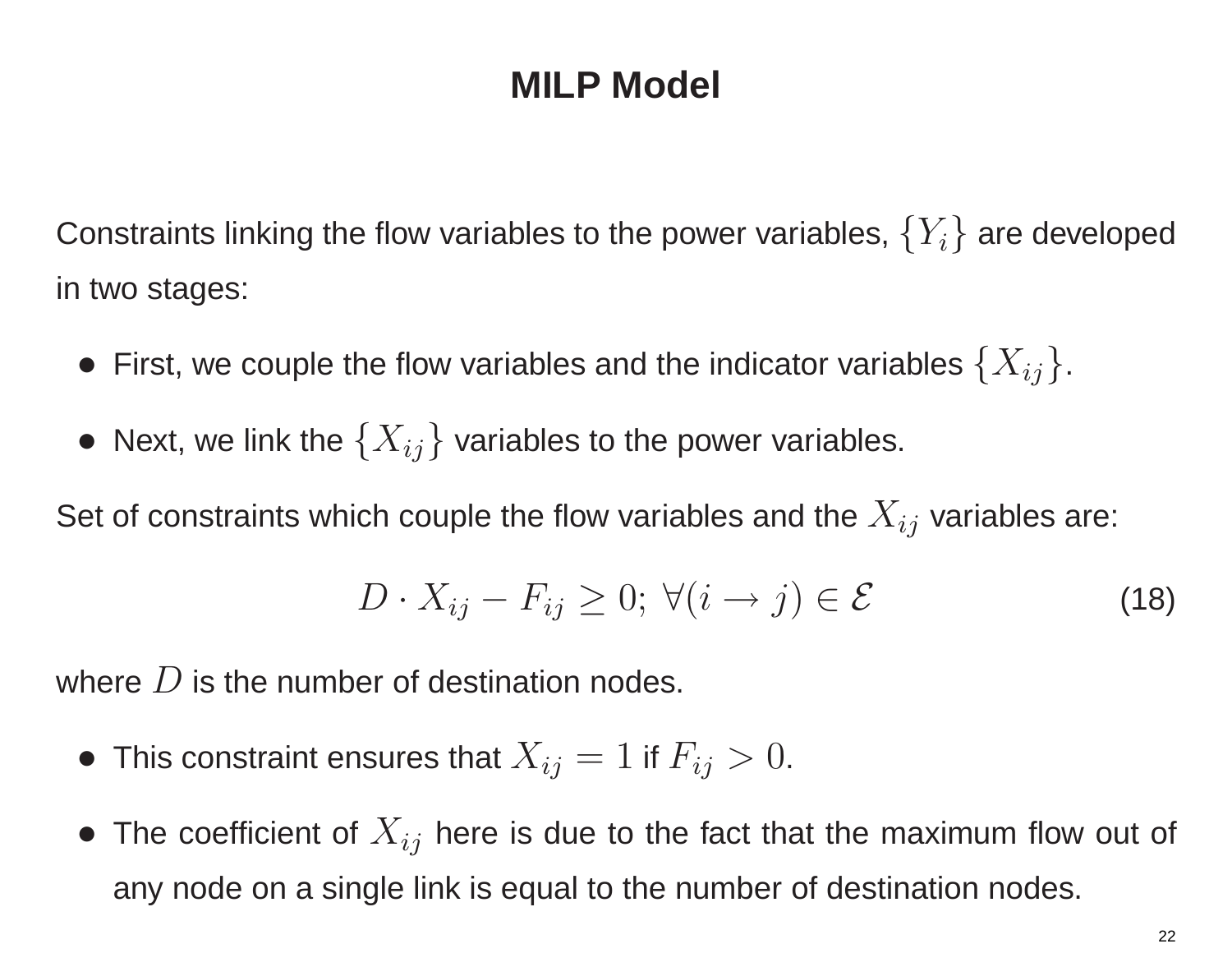$\bullet\,$  In Fig. [2](#page-14-0), the status of the  $X_{ij}$  variables are  $X_{24}=X_{41}=X_{43}=X_{45}=$  $X_{46} = 1$ , the rest being 0.

Next, we write down constraints linking the  $X_{ij}$  variables and the power variables.

• For an omni-directional antenna system, the cost of spanning in multiple nodes from node  $i$  is simply the cost incurred in reaching the farthest node. This condition is expressed as:

$$
Y_i - \mathbf{P}_{ij} X_{ij} \ge 0; \ \forall i \in \mathcal{N}, \forall (i \to j) \in \mathcal{E}
$$
 (19)

- In order to relate the inverse TTFF parameter,  $\sigma$ , to the power variables, we note that  $\sigma = \max_i Y_i/E_i$ .
- As in Eq. [\(19\)](#page-23-0), this condition can be written as:

<span id="page-23-1"></span><span id="page-23-0"></span>
$$
\sigma - Y_i / E_i \geq 0; \; \forall i \in \mathcal{N} \tag{20}
$$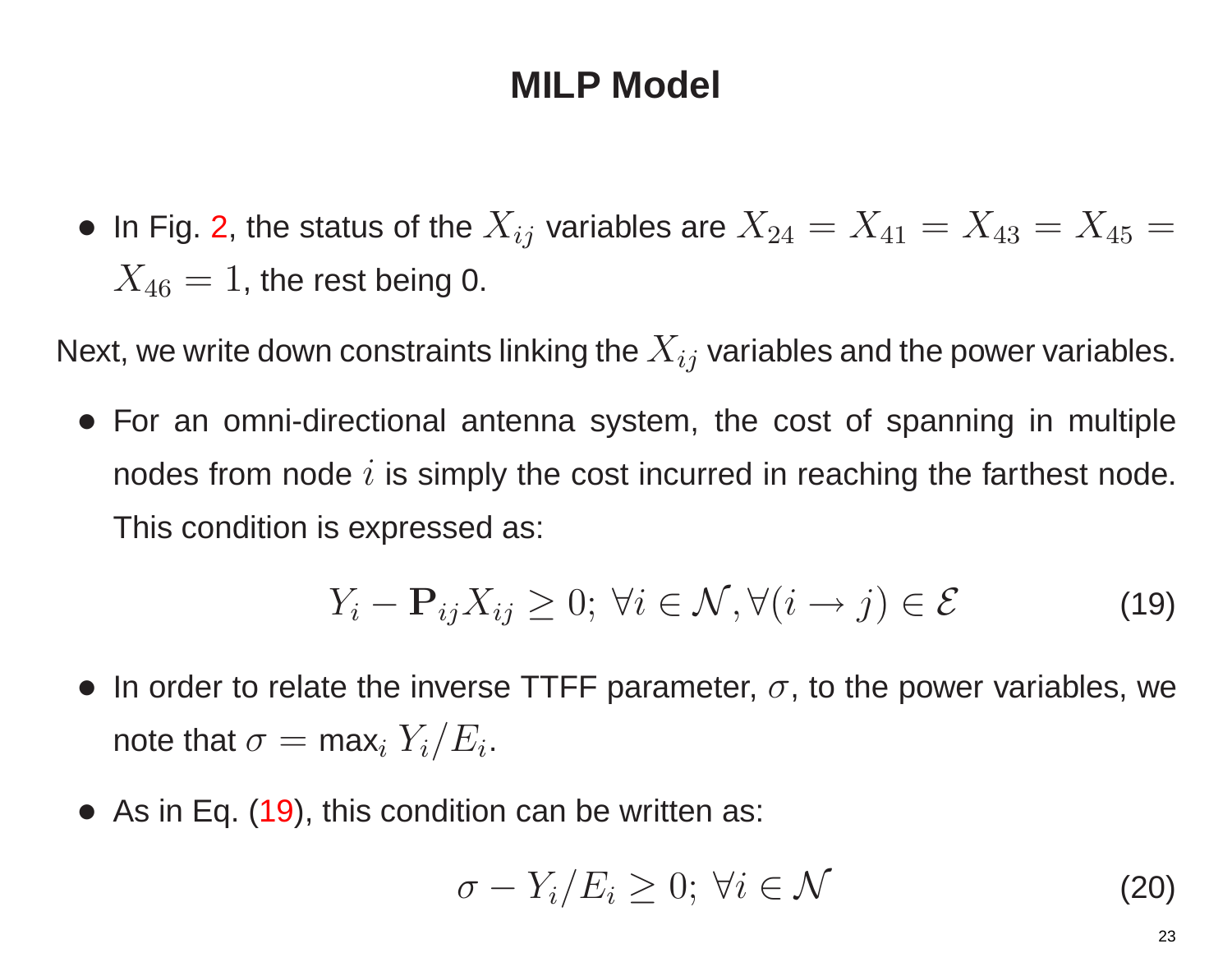- • So far, we have implicitly assumed that the residual lifetimes of all transmitting nodes are greater than the (static) multicast duration.
- In other words, if  $L$  is the total number of bits to be transmitted during the session and  $R$  is the data rate in bps (assumed uniform throughout the network), we have assumed that:

<span id="page-24-0"></span>
$$
E_i/Y_i \ge L/R \Longleftrightarrow Y_i/E_i \le R/L \tag{21}
$$

 $\bullet$  Constraints of the form [\(21](#page-24-0)) can be explicitly added to the model to ensure that all nodes choose transmitter power levels such that their residual lifetimes are greater than or equal to the multicast session duration,  $L/R$ .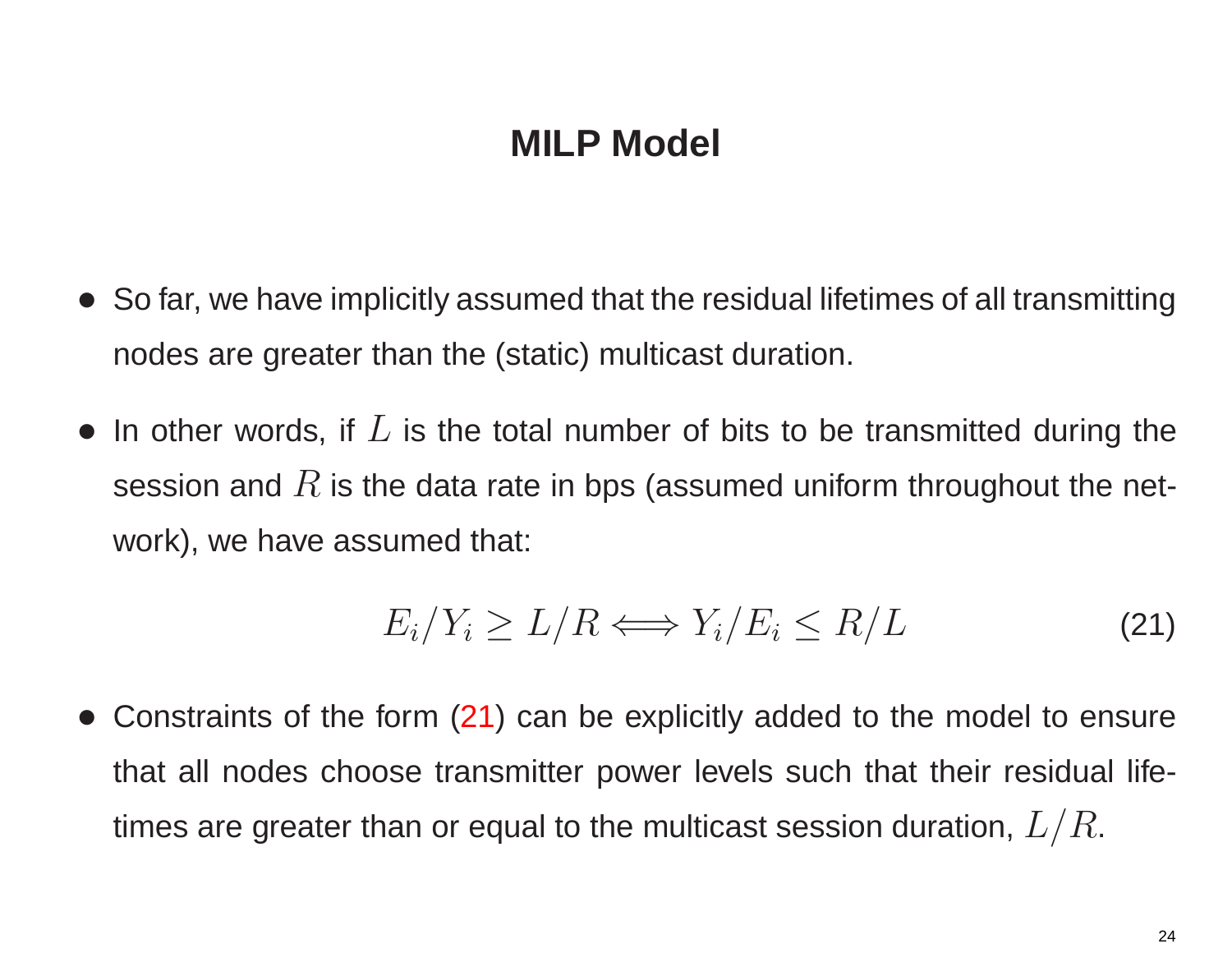- $\bullet\,$  The final set of constraints express the integrality of the  $X_{ij}$  variables and non-negativity of the  $F_{ij}$  and  $Y_i$  variables.
- $\bullet~$  The number of integer variables is equal to  $E$  while the number of continuous variables is equal to  $E+N$ . The number of constraints is equal to  $2E+3N$ .

$$
X_{ij} \geq 0, \text{ integer}; \forall i \in \mathcal{N} \tag{22}
$$

$$
F_{ij} \geq 0; \ \forall (i \to j) \in \mathcal{E}
$$
 (23)

$$
Y_i \geq 0; \forall i \in \mathcal{N} \tag{24}
$$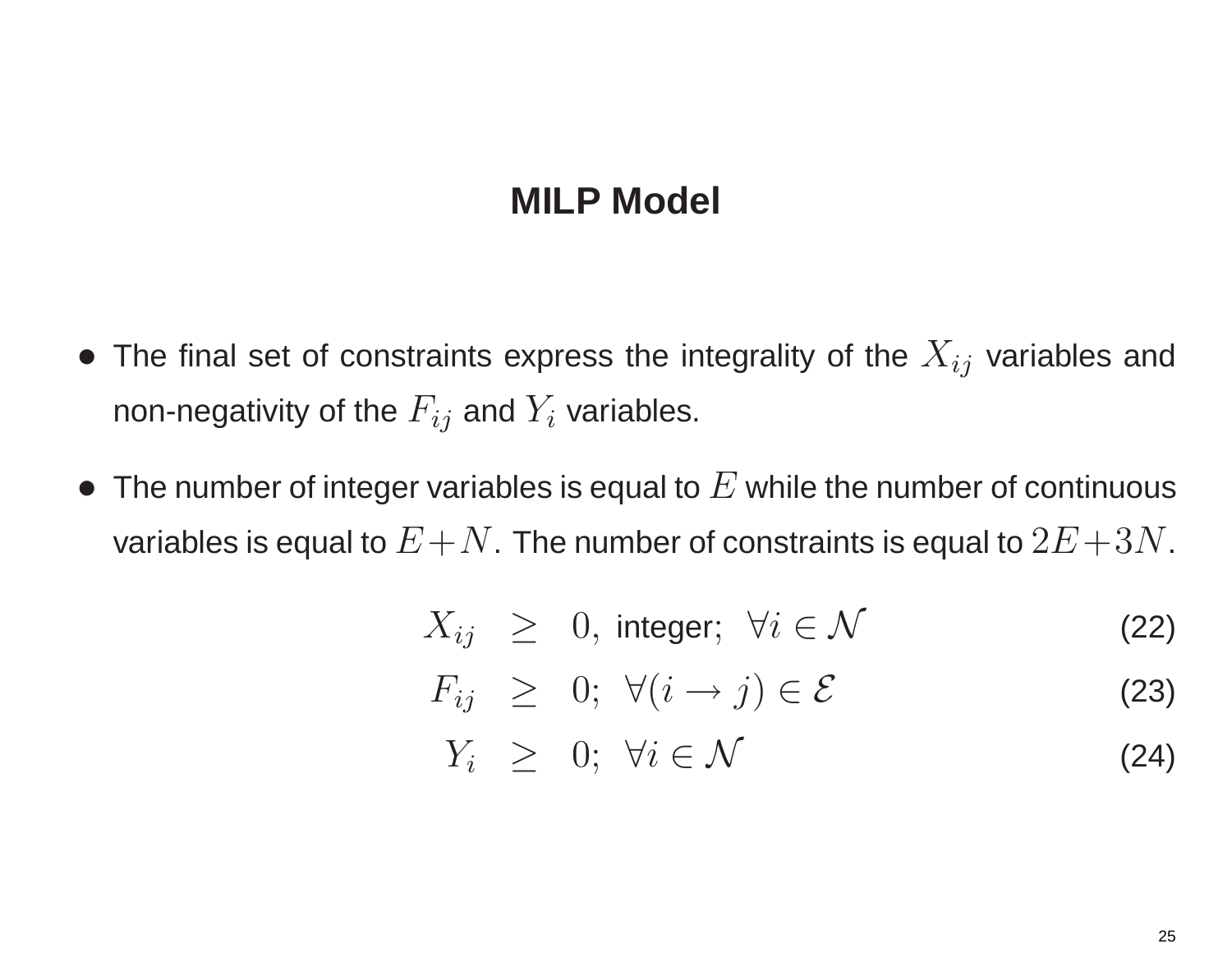Our model so far assumes that all nodes enjoy equal priority in the network.

- $\bullet\,$  We now consider the case where nodes may have unequal priorities,  $\,e.g.,$ depending on their location in the grid, or on their residual energies.
- For example, barycentric nodes may be assigned higher priorities to prevent their premature burn-out.

Let  $b_i$  be the priority associated with node  $i,$   $0 < b_i \leq 1.$ 

 $\bullet\,$  The effective lifetime of node  $i,\,L^{\mathsf{eff}}_i$ , is now defined as:

$$
L_i^{\text{eff}} = E_i/b_i Y_i \tag{25}
$$

- $\bullet\,$  The actual lifetime of node  $i$  is still given by  $E_i/Y_i.$
- The notion of effective lifetime is used only to guide the optimization process to choose <sup>a</sup> tree avoiding the nodes accorded the highest priorities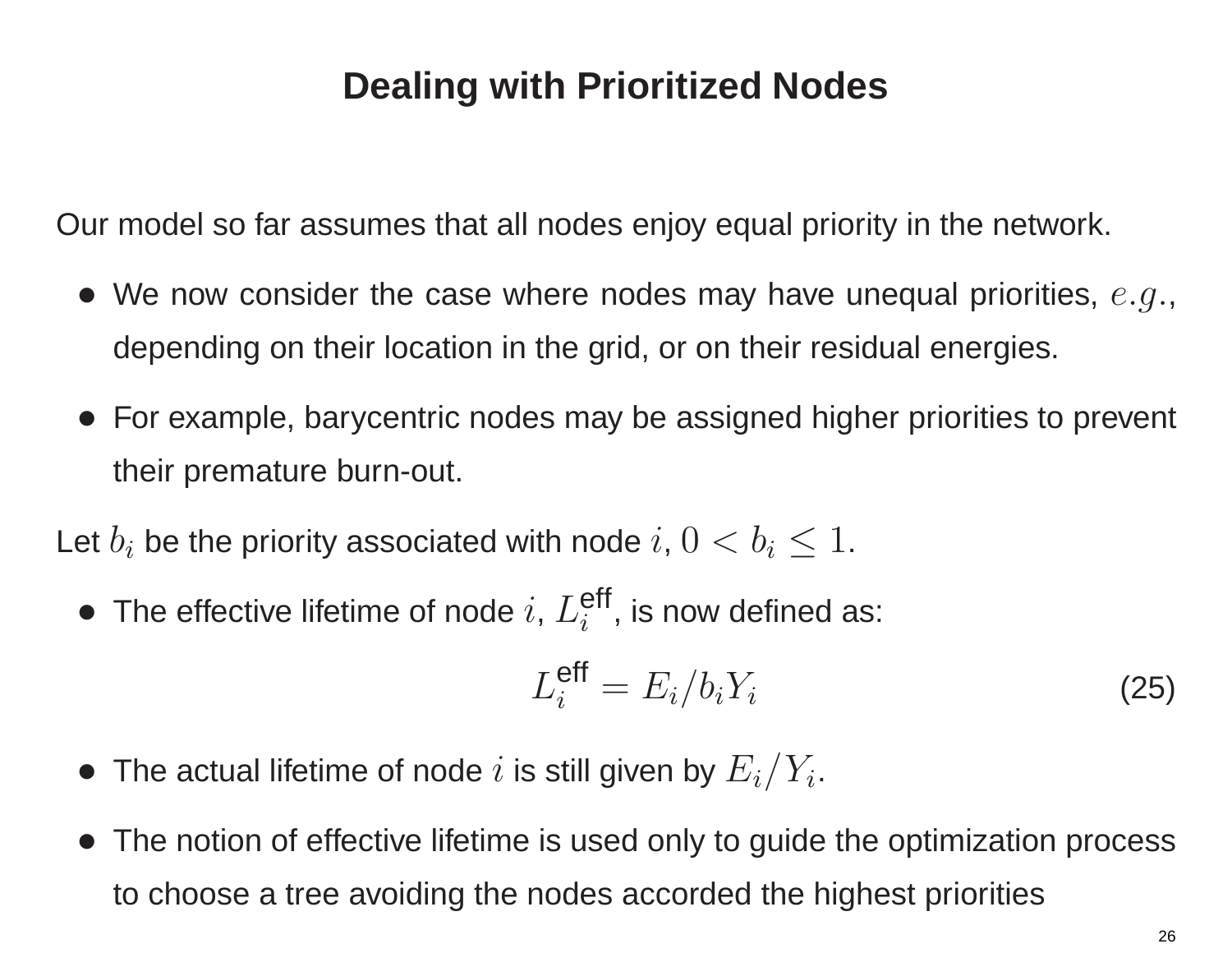• We now redefine the inverse TTFF parameter as follows:

$$
\sigma = \max_i (b_i Y_i / E_i) = 1/\tau \tag{26}
$$

• This equation can be expressed as the following set of linear constraints:

<span id="page-27-0"></span>
$$
\sigma - b_i Y_i / E_i \geq 0; \ \forall i \in \mathcal{N} \tag{27}
$$

• Solving the optimization problem with Eq. [\(27\)](#page-27-0) instead of Eq. [\(20\)](#page-23-1) yields <sup>a</sup> node prioritized optimum solution.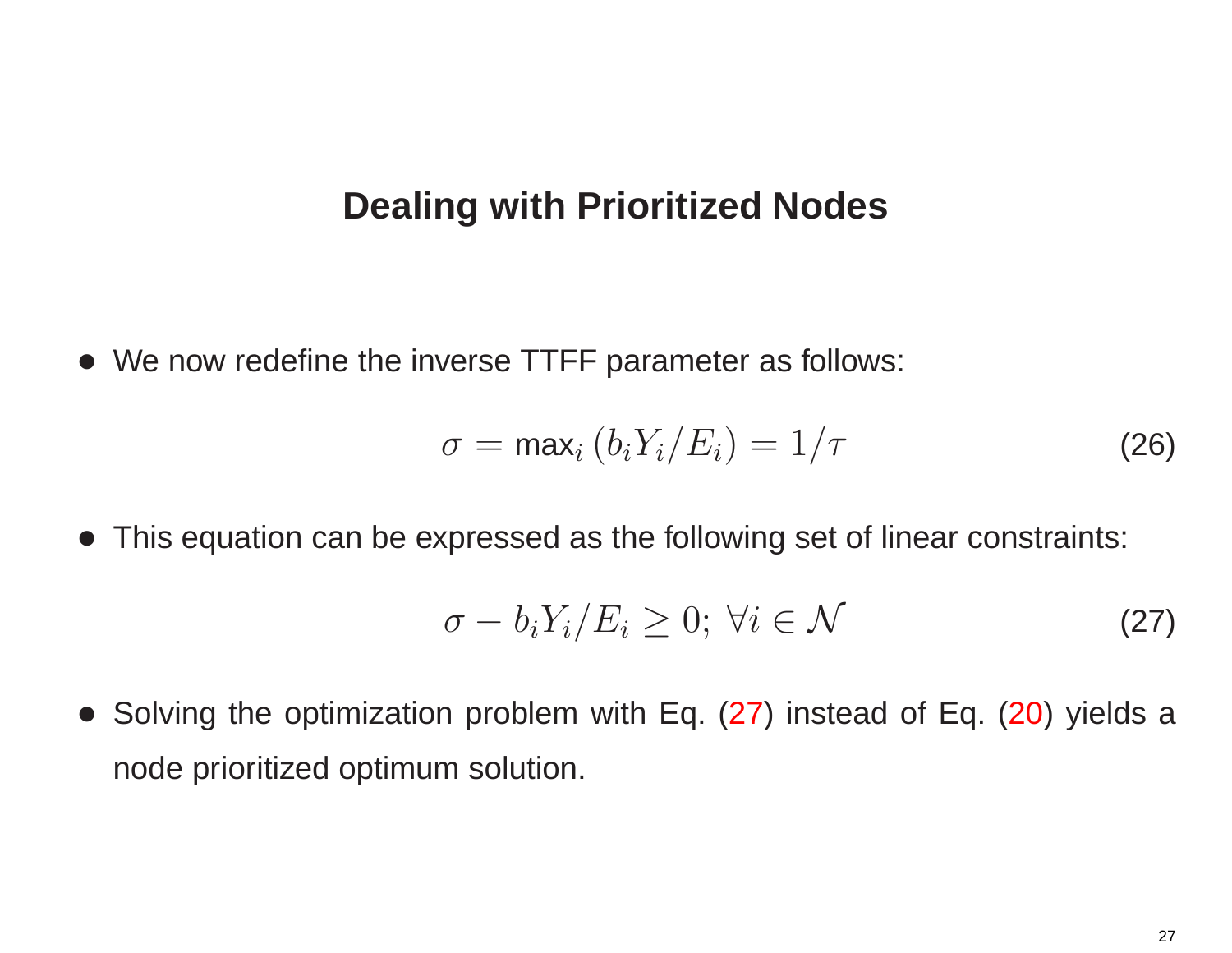Consider the 3-node network below.



Figure 3: A 3-node network.

- $\bullet$  Assume  $\mathbf{P}_{AB} = 2$ ,  $\mathbf{P}_{BC} = 1.5$ ,  $\mathbf{P}_{AC} = 5$ ,  $E_A = 10$  and  $E_B = 5$ . Let  $b_A=b_B=1.$
- The optimal TTFF broadcast tree, considering node  $A$  to be the source, is  $\{A \rightarrow B, B \rightarrow C\}$ , with a TTFF of  $10/3$  (node  $B$  is the critical node).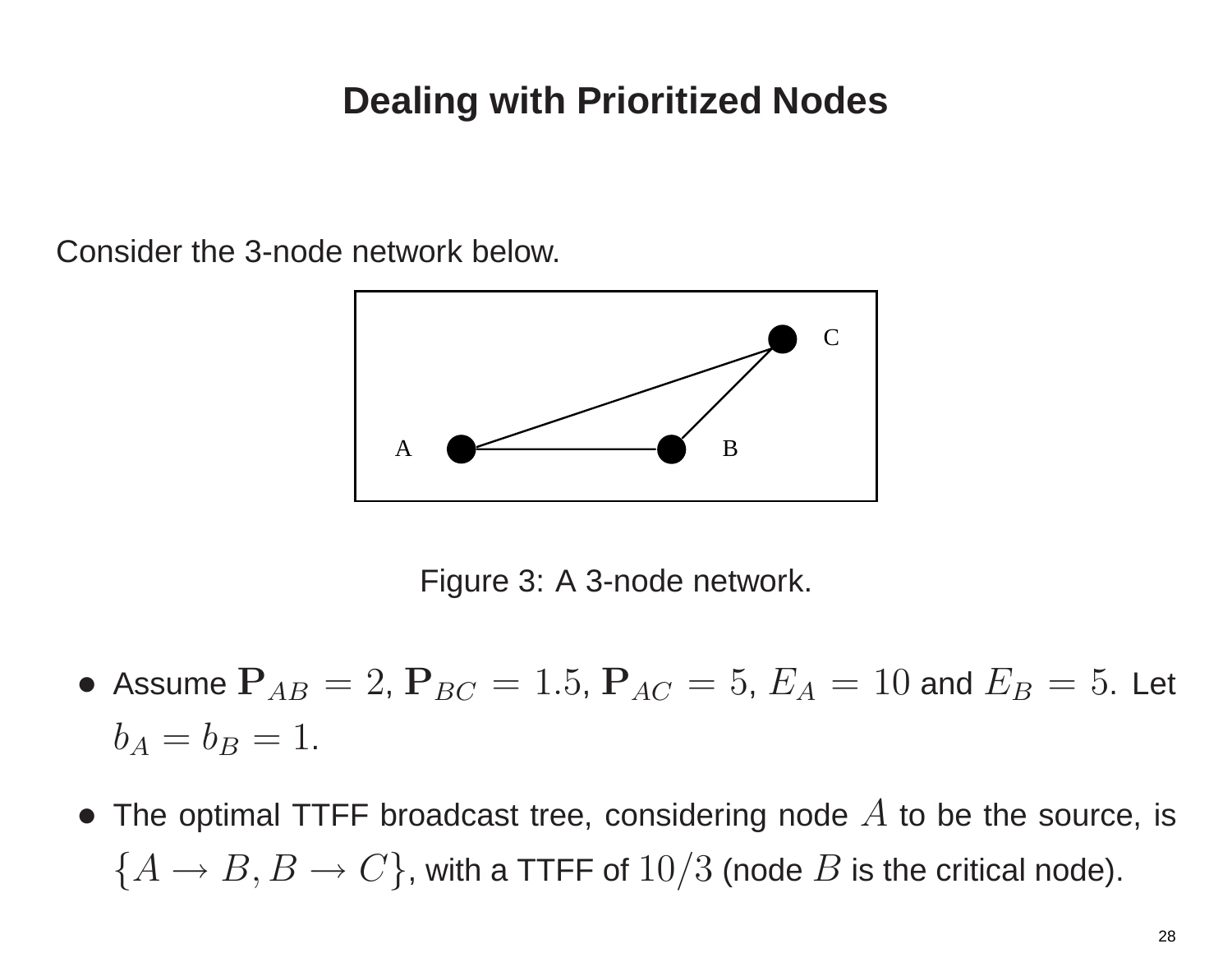- If, however,  $b_A = 0.5$  and  $b_B = 1$  (i.e., it is more important to preserve node  $B$  than  $A$ ), the optimization process yields the broadcast tree  $\{A \rightarrow$  $\{C\}$ , with node  $B$  reached implicitly.
- The effective lifetime of node  $A$ , as computed by the optimization process, is  $E_A/b_A\mathbf{P}_{AC}=10/(0.5\times5)=4$  but its actual lifetime is  $E_A/\mathbf{P}_{AC}=$  $10/5 = 2.$
- This example illustrates how node  $B$  can be preserved, at the expense of node  $A$ , by assigning suitable node weights.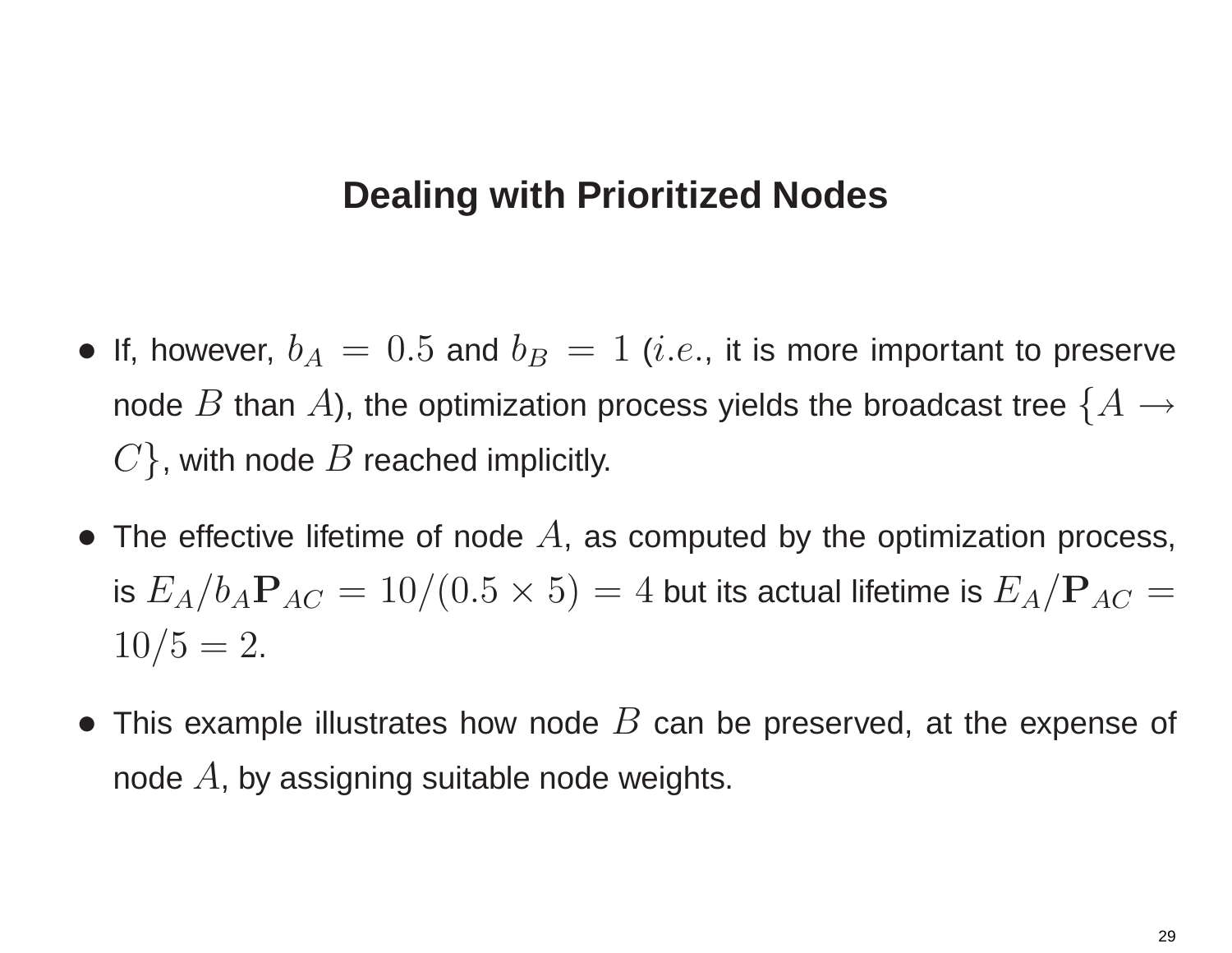### **Conclusion**

- We have considered the problem of maximizing the time-to-first-failure in broadcast wireless networks.
- We showed that simply maximizing the TTFF criterion may not yield the best possible solution.
- This motivated us to consider <sup>a</sup> joint optimization problem involving the TTFF criterion and <sup>a</sup> secondary criterion such as the sum of transmitter powers.
- • Finally, we presented <sup>a</sup> mixed integer linear programming model for solving the joint optimization problem and showed how the model can be modified to deal with prioritized nodes.